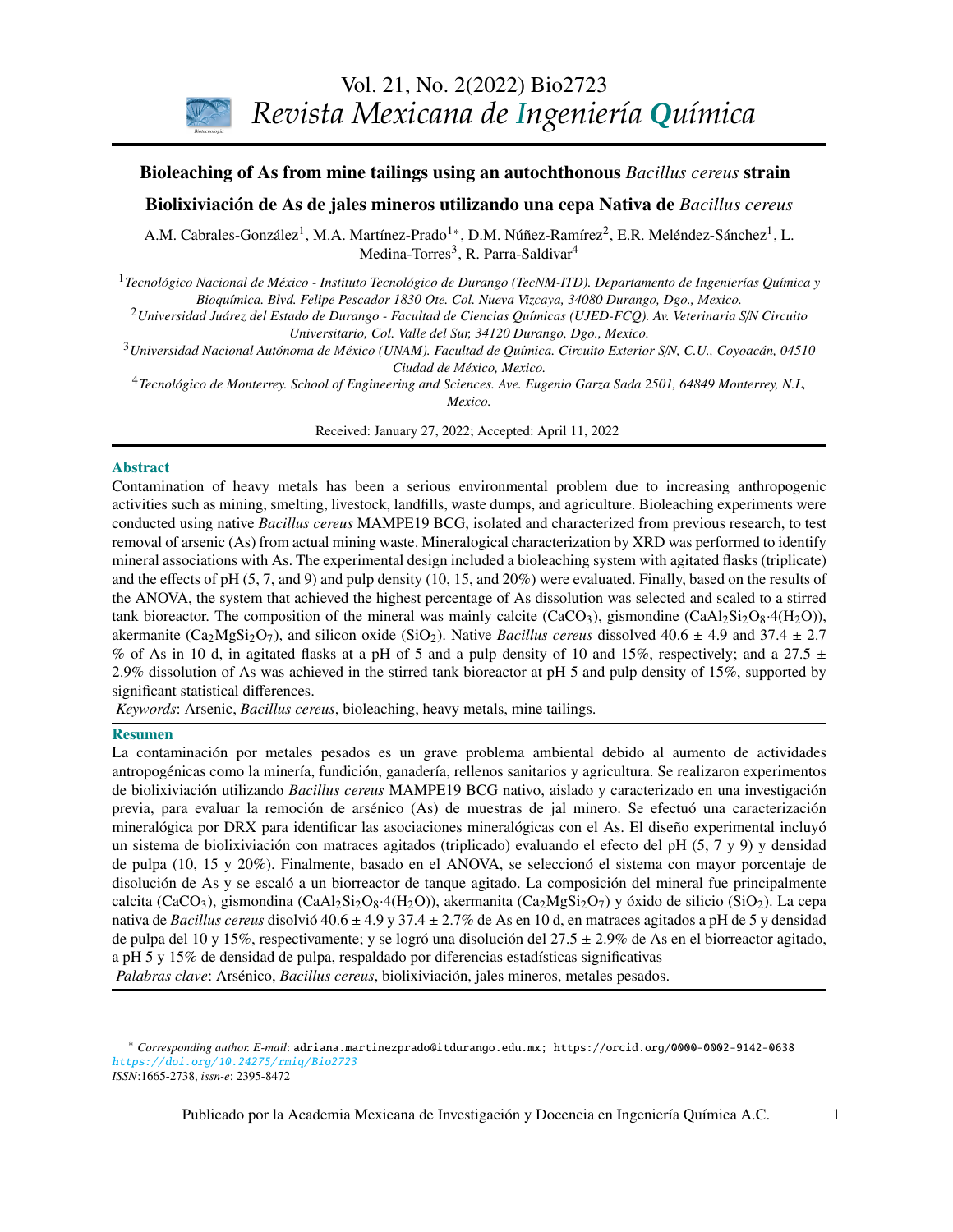# 1 Introduction

Nowadays, the mining industry is an important economic pillar worldwide. Global markets have grown in the levels of mineral raw materials extracted, with countries such as China, United States, Russia, Australia, Turkey, Canada, India, Japan, South Korea, Indonesia, Peru, Bolivia, Chile, Brazil, and Mexico accounting for more than 70% of global mineral extraction (Concha, 2017). Mining represents one of the main causes of air, water, and soil pollution due to the generation of waste known as *mine tailings* which are resultants of the extraction of metals of major interest, such as gold and silver (Gavilán-García *et al*., 2020). These mine tailings contain many heavy metals, such as Cr, As, Hg, Zn, and Ni, just to name a few (Covarrubias and Peña-Cabriales, 2017; Buendía-González *et al*., 2010). Heavy metals are defined as those elements with a density  $\geq 5$  g/cm<sup>3</sup> that possess metallic properties such as ductility and conductivity. Their danger lies in their capacity to be easily adsorbed by living organisms since they tend to accumulate even in the environment, causing serious diseases and even death (Meléndez-Sánchez *et al*., 2021; Alcázar-Medina *et al*., 2020; Beltrán-Pineda and Gómez-Rodríguez, 2016). In Mexico, As is found in greater proportion in the states of Durango and Coahuila, where concentration from 0.007 to 0.740 mg/L have been reported in agricultural wells; 0.009 to 0.149 ppm and 0.08 to 0.15 ppm in groundwater, urban and rural zones, respectively; and up to  $30 \mu g/g$  in soil (Rangel-Montoya and Balagurusamy, 2015; Martínez-Prado *et al*., 2013). However, arsenic also has other important uses in industry, for example the removal of bismuth by chemical co-precipitation processes (Vargas-Rubio *et al*., 2021). Physicochemical, thermal, and biological treatments are the most known for the removal of heavy metals, where biological is friendly with the environment and least expensive. There are many examples, such as biovolatilization, phytoremediation, bioprecipitation, and bioleaching, which consists of the extraction of metals in aqueous phases using microorganisms (Cui *et al*., 2021; Rahman and Singh, 2020). This represents one of the best alternatives at present, since its cost and maintenance are minimal, and it represents a sustainable alternative for the remediation of contaminated soils and include a wide variety of direct and indirect reactions of microorganisms, such as oxidation, reduction, chelation, adsorption, and dissolution processes,

which can dissolve insoluble substances from solids (Gómez-Ramírez *et al*., 2021). However, the degree of remediation of the contaminated site will be determined by different factors such as the degradation capacity of microorganisms, available macro- and micronutrients, initial conditions of the contaminated site, among others (Martínez-Prado and Soto-Álvarez, 2017). Microorganisms typically used for heavy metal bioleaching include a wide variety of fungi, yeasts, and bacteria, being acidophilic sulfur-oxidizing and iron-oxidizing bacteria the most used. Among the best known chemolithotrophic organisms are *Acidithiobacillus ferrooxidans* and *Acidithiobacillus thiooxidans*. However, it is also common the use of fungi, like *Aspergillus niger* and *Penicillium simplicissimum*, and *Chromobacterium violaceum* and *Bacillus megaterium* as very promising cyanogenic bacteria; being the *Bacillus* species one of the most efficient (Baniasadi *et al*., 2019). As previously mentioned, the most representative microorganisms used in bioleaching are bacteria, which are the most abundant prokaryotic organisms on earth, having the ability and capacity to live in a vast range of environmental conditions. Bacteria have been used in the removal of contaminants because of their large number of advantages, including their small size, growth rate, and easy reproducibility. An example of this is the ability of marine bacteria to resist concentrations of heavy metals in extreme conditions found in the aquatic environments of Antarctica, as it is the case of the AQ5-AO1 strain, which can degrade diesel and withstand exposure to heavy metals such as Al, Cd, Co, Ni, Zn, etc. (Zakaria *et al*., 2020). Additionally, heavy metal ions are usually adsorbed on the polysaccharide layers of bacteria through functional groups such as carboxyl, amino, and phosphate, allowing bacteria to have a capacity of adsorption ranging from 1 to 500 mg/g and even more, according to the type of bacteria used (Yin *et al*., 2019). It is important to mention that bacteria can bind toxic heavy metal cations to negatively charged bacterial structures and in turn to components of cellular biomass, living or dead, thanks to the surface/volume ratio of bacterial biomass, which allows it to act effectively as a biosorbent (Priyadarshanee and Das, 2021). An example of this is *Bacillus cereus* (*B. cereus*) which spreads in a wide variety of environments including soil, water, vegetation, and the intestinal tract of some invertebrates. It has an elongated stick shape of 1.0 to 1.2  $\mu$ m, is gram-positive, spore-forming (when stressed), facultatively anaerobic, and has a growth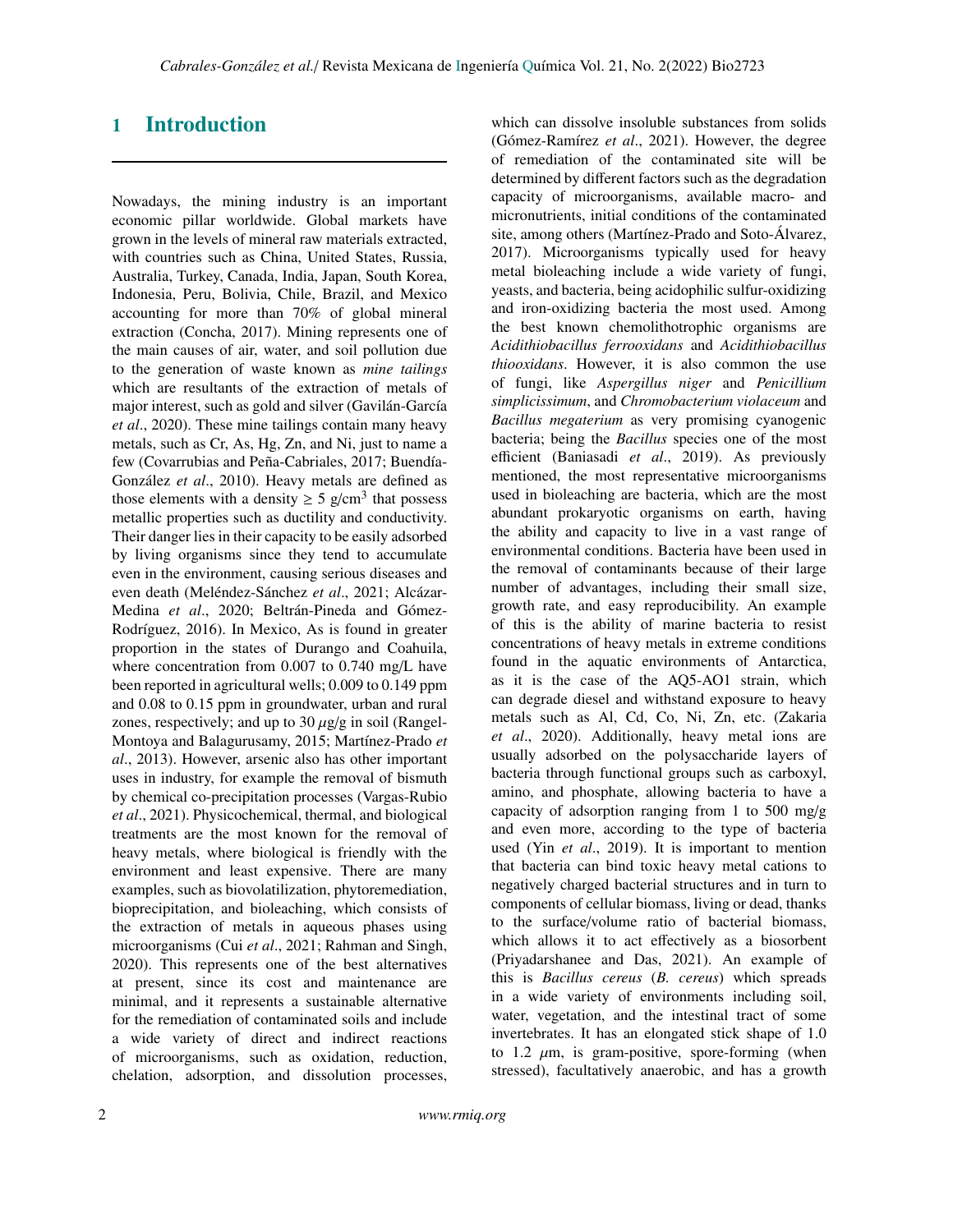temperature range from 4 to 48ºC where its spores can tolerate up to 95ºC and grows at pH range of 4.3 to 9.3 (Cortés-Sánchez *et al*., 2018).

The main objective of this research was to determine by XRD the mineralogical associations of the mine tailing with As, as well as to implement a microbial leaching system at flask level using *B. cereus* at different pH (5, 7, and 9) and pulp density (10, 15, and 20%). Finally, to replicate the microcosm test with the highest As removal, a stirred tank leaching system was scaled up 35 times to evaluate these conditions at a larger scale to implement this system at industrial level in the future as an interesting and promising alternative to this major problem of heavy metal contamination in the mining industry.

# 2 Methodology

## *2.1 Reactants*

The following reagents were purchased from Solbiosa Company® (Guadalajara, Mexico): Peptone casein (batch 2001181), yeast extract (batch 1907228) and bacteriologic agar (batch 3232890). In addition, hydrochloric acid (CAS 7647-01-0), sodium hydroxide (CAS 1310-73-2), and sodium chloride (CAS 7646-14-5) were acquired from Fermont Company® (Monterrey, Mexico). Finally, sodium hydroxide (CAS 1310-73-2) was obtained from J.T. Baker®. These reactants were used both for the preparation of Luria-Bertani medium and for the respective pH adjustment that was made daily to the treatments at the flask and stirred tank level.

# *2.2 Chemical analysis and characterization of mine tailings*

The mine tailing sample used (MAMPE19-C) came from a silver extraction mine located in Coahuila de Zaragoza, Mexico (28°21'32.76", 102°34'30.36"). The sample had a particle size of 200 mesh (0.074 mm), so it did not receive additional particle reduction treatment. Subsequently, the X-ray diffraction (XRD) powder method was used to identify the mineralogical associations of the mine tailing with As. X-ray diffraction patterns of the dry mineral sample were obtained with a D8 Advance diffractometer (Drucker, Germany) applying a Cu - K K $\alpha$  radiation (wavelength  $= 15.41$  nm) at 50 kV and 150 mA in a 2 $\theta$  range of 5º - 90º. The diffractograms were created using a step size of 0.02º and a measurement speed of 1º/min as suggested by Akhgar and Pourghahramani (2015). In addition, inductively coupled plasma (ICP) analysis was carried out by ICP - OES (iCAP 7000, Thermo Scientific, USA®) by the SGS company to find the initial and final concentration in the soil sample submitted to evaluation. The technique consisted of an acid digestion with aqua regia (nitric and hydrochloric acid in a 3:1 ratio, respectively) to have As and other metal elements in solution and then quantify their concentrations by using the optical emission spectrum with inductively coupled plasma. It is worth mentioning that this technique applies to the determination of As, Al, Sb, Ba, Be, Bi, Cd, Ca, Cr, Co, Cu, Ni, P, K, Sc, Ag, Na, Sr, S, Sn, Ti, W, V, Y, Zn, and Zr in geological sample matrices.

# *2.3 Reactivation and morphological characterization of Bacillus cereus*

### *2.3.1 Strain reactivation and culture medium*

*B. cereus* strain used in the current work was previously isolated from a mine tailing sample, identified, and preserved as part of a research project (Meléndez-Sánchez, 2021). This strain was preserved in cryogenic vials containing  $800 \mu L$  of concentrated bacterial culture and 70  $\mu$ L of dimethyl sulfoxide (DMSO) as a cryoprotectant. When needed, the strain was reactivated as follows: cryogenic samples were thawed at room temperature, 0.8 mL of the total volume was distributed in two Eppendorf tubes with a capacity of 1.5 mL each, and 0.4 mL of Luria-Bertani medium was added to each tube. Then, the samples were homogenized in a Thermo/IEC Microlite Microcentrifuge 3580 with Rotor<sup>®</sup> at 13,500 rpm for 5 minutes, the supernatant was discarded and the process was repeated three times, to finally culture on a Luria-Bertani agar plate for 24 h at 30ºC.

# *2.4 Flask level bacterial bioleaching process*

#### *2.4.1 Experimental design*

A flask level system was conducted with a  $3^2$ factorial experimental design, allowing to determine the number of experiments to carry out to analyze the combinations of each of the chosen factors with their respective levels. pH and pulp density were selected as the two factors, setting 3 levels per factor: pH (5, 7, and 9) and pulp density  $(10, 15, \text{ and } 20\%)$ .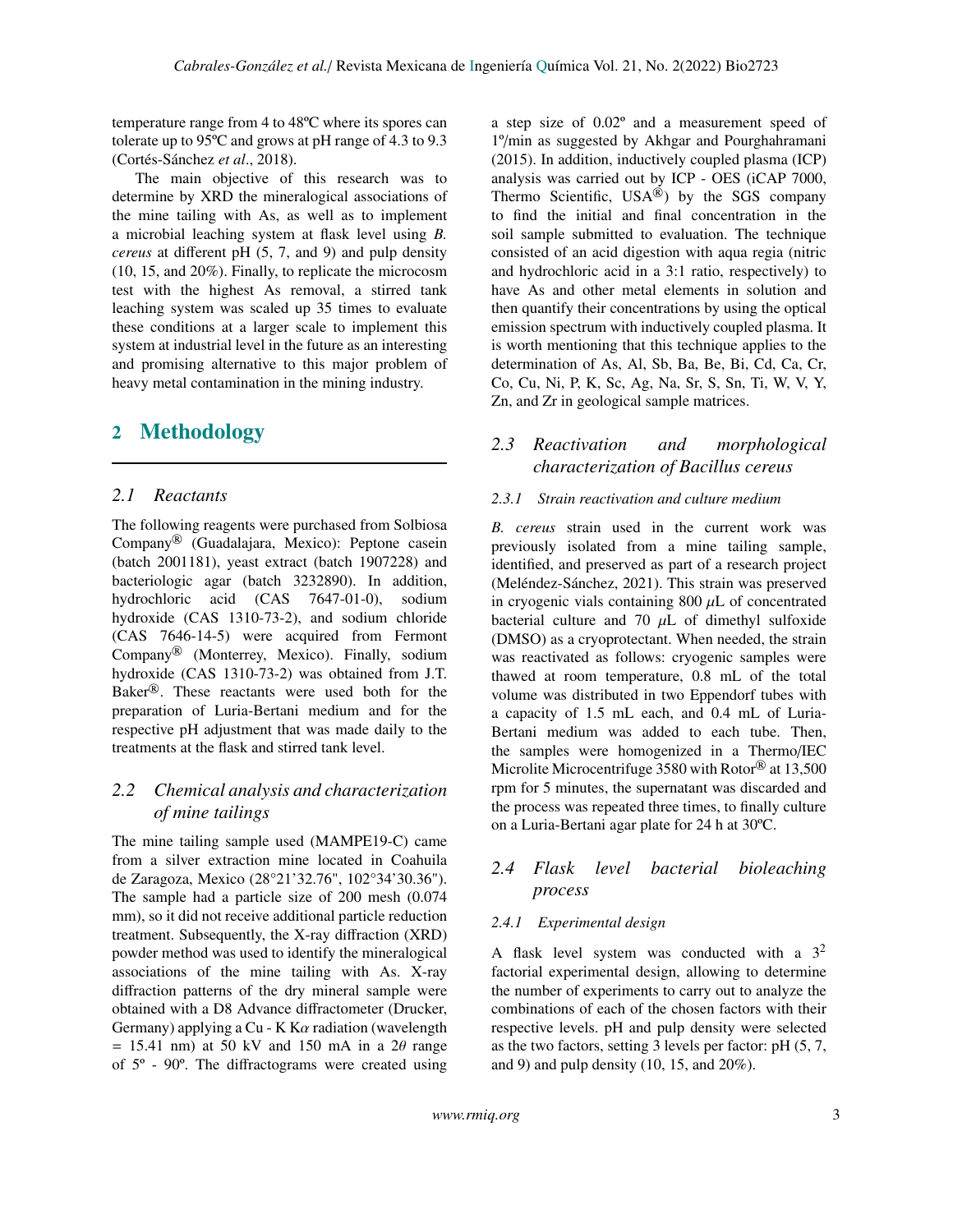| <b>Nutrients</b> | Nutrient required $(g)$       |                                                         |  |
|------------------|-------------------------------|---------------------------------------------------------|--|
|                  | To prepare 540 mL of inoculum | To prepare 5,460 mL of medium for the experimental runs |  |
| Casein peptone   | 5.4                           | 54.6                                                    |  |
| Yeast            | 2.7                           | 27.3                                                    |  |
| Sodium chloride  | 5.4                           | 54.6                                                    |  |

Table 1. Mass of nutrients required for the preparation of Luria-Bertani medium.

A multilevel factorial design was obtained using Minitab 18® software considering 2 factors, 3 levels and 3 replicates each, resulting in 27 experimental runs.

### *2.4.2 Preparation of experimental phase*

The bacterial leaching process was implemented in agitated flasks and 27 experimental runs were performed. A total of 180 mL of Luria-Bertani medium and 20 mL of bacterial inoculum (10% v/v) were added to each flask, medium was autoclaved for 30 minutes at a pressure of 30 psi  $(lbf/in<sup>2</sup>)$  before use. Table 1 lists the composition of Luria-Bertani medium, both for the bacterial inoculum and for the 27 experimental runs as described by Garboza *et al*. (2011). Subsequently, the reactivated bacteria were inoculated in the medium and incubated in a shaker incubator model CVP-100B® at 130 rpm, for 24 h at 30ºC. Additionally, 3 negative controls (without bacterial inoculum) were included, resulting in a total of 30 experimental runs.

#### *2.4.3 Inoculum: Initial cell count*

The cell count was performed to determine the initial concentration (cells per milliliter, Cell/mL) of the bacterial inoculum added in the different tests. A  $10^{-1}$ dilution of the inoculum was prepared, 900  $\mu$ L of LB medium and 100  $\mu$ L of bacterial inoculum, dilutions were mixed into a 1.5 mL-Eppendorf tube. Afterward, a 15  $\mu$ L aliquot of this dilution was added to another Eppendorf tube containing 5 mL of lactophenol blue dye and homogenized. Then, the Neubauer chamber was loaded with  $5 \mu L$  of the previous dilution and the count cell was completed under the microscope with the 100X objective. Cells per milliliter (Cell/mL) of bacterial inoculum after 24 h were calculated using equation 1, according to the modified equation reported by Kikuti *et al*. (2013).

 $\frac{\text{Cell}}{\text{cell}} = \frac{(\text{Cells counted})(10,000)}{(\text{Number of students count d})(\text{d})}$ 

| mL | (Number of quadrants counted) (dilution factor) |  |
|----|-------------------------------------------------|--|
|    |                                                 |  |

### *2.4.4 Mine tailings sample preparation*

Tests were performed at 10, 15, and 20% pulp density and mass (g) of the mine tailing sample required was calculated considering the total volume of each flask (200 mL). According to the experimental design, a total of 9 tests were carried out for each pulp density, therefore 180 g of mine tailing sample were required for 10% pulp density tests, 270 g for 15% pulp density tests, and 360 g for 20% pulp density tests. Mine tailing sample was completely mixed and weighed in metal containers previously autoclaved and ultraviolet light sterilized once more under a laminar flow hood for 2 h.

### *2.4.5 Flask-scale arsenic dissolution experimental test*

Each experimental run was prepared as mentioned above (triplicate) in 200-mL flasks containing 180 mL of LB media, 20 mL of inoculum, and mine tailings sample (180, 270, and 360 g, for 10, 15, and 20% pulp density, respectively) in a shaking incubator at 30ºC and 130 rpm, and carried out for a period of 10 d; pH was adjusted daily with 10 M NaOH and  $2N H_2SO_4$ according to the modified technique reported by Núñez-Ramírez *et al*. (2011). After 10 d, the samples were filtered in a Whatman<sup>®</sup> grade 2 qualitative filter paper, to collect as much mineral sample as possible. Right after filtration, the filtrate was washed with distilled water to eliminate impurities of some minerals that could remain adhered. Subsequently, the residue was dried in an oven at 60ºC for 24 h to eliminate water and avoiding modification of the properties of the sample. The solid sample obtained was then carefully crushed in a mortar and maintained in labeled plastic bags at room temperature, in a site with little variation in light and humidity ready for ICP analysis to determine dissolution of As and other metals present in the mine tailing sample evaluated.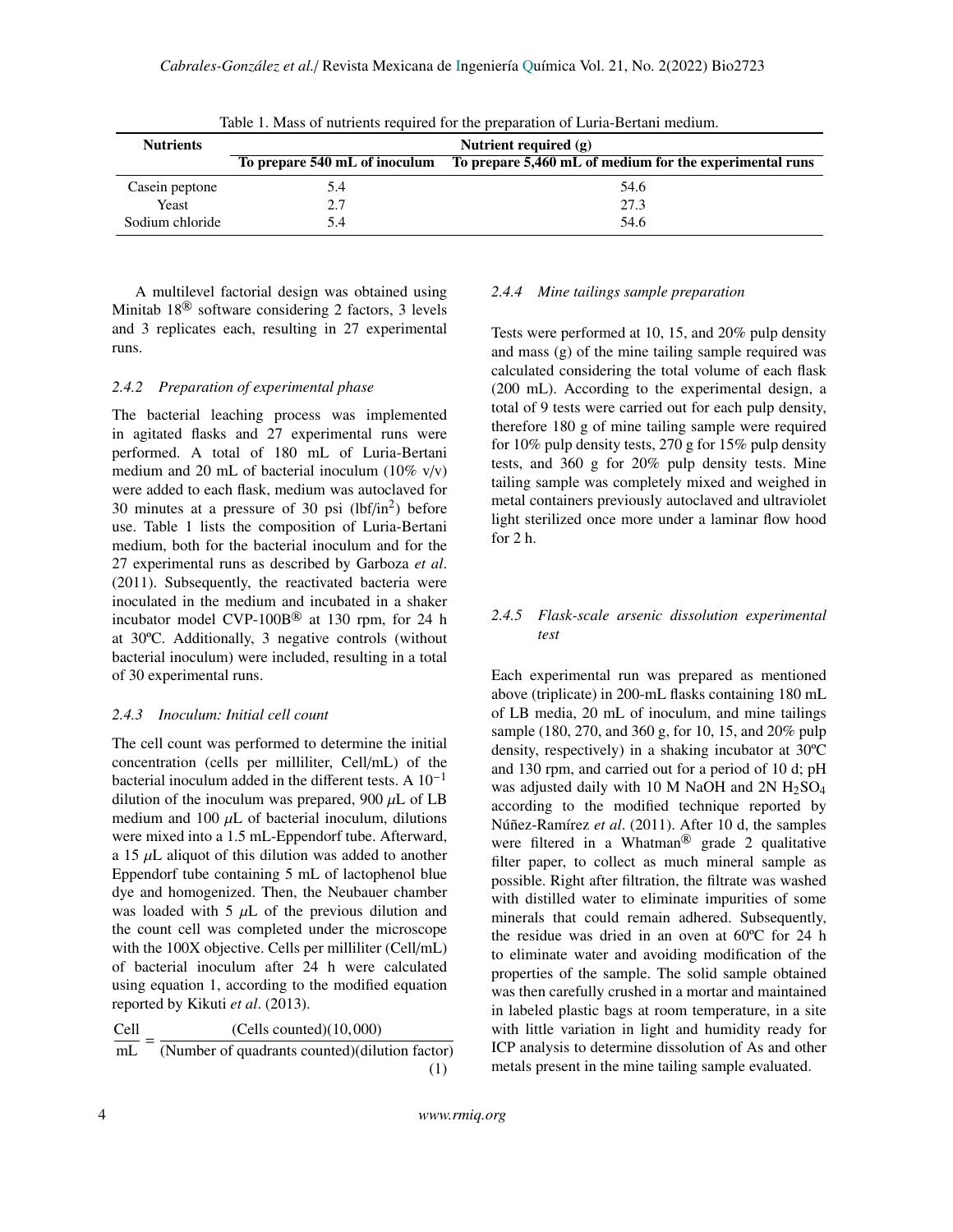# *2.5 Stirred tank-level bacterial leaching process*

From the results obtained in the flask level experimentation, the sample with the best As dissolution under the conditions already established was chosen. The process was performed in a stirred tank with a capacity of 9.6 L and a working volume of 7 L, corresponding to a 35-fold scale-up of the flask level experiment to simulate a bioreactor with a constant temperature of 30°C, aeration provided by mixing at 700 rpm propeller with a Rushton turbine in an open tank to ensure transfer of oxygen from the atmosphere to the tank, for a period of 10 d.

#### *2.5.1 Bioreactor experimental phase preparation*

Working volume in the bioreactor was 7 L to ensure complete mixing was achieved in the tank. Two different experiments were carried out under the best conditions achieved in experiments at the microcosm level (pH 5 for 10 and 15% pulp density); volume/mass in the tank were as follows: a) Luria-Bertani medium volume of 4,725 mL, 525 mL (10%  $v/v$ ) of bacterial inoculum, for 525 and 787.5 g of mine tailing sample (10 and 15% pulp density) considering estimates in the previous studies (Núñez-Ramírez *et al*., 2018). A 50 mL sample was taken by triplicate every 24 h until the end of the experiment. Afterwards, samples were filtered and dried in an oven at 60ºC and crushed as described in the experiment at the microcosm level; the percentage of As dissolution was determined for each sample during the experimental time. At the end of experimentation (day 10), the tanks were emptied, and the entire sample was filtered and allowed to dry, a representative sample of all the remaining content was analyzed to determine dissolution of As and the rest of the metals present by ICP-OES. It is important to note that in contrast to the experimentation carried out at the flask level, during the tank level test, conditions of total sterility were not preserved, to demonstrate the capacity of bacterial culture adaptation to circumstances like those used at the industrial actual conditions.

#### *2.5.2 Arsenic dissolution curve*

To obtain the As dissolution curve, the values of the initial concentration and the concentrations obtained each day by ICP-OES were used to determine the daily dissolution percentage (DDP) using equation 2, and values were plotted using SigmaPlot 12.0® software.

$$
DDP = \left(1 - \frac{\text{Final metal concentration}}{\text{Initial metal concentration}}\right) \times 100 \quad (2)
$$

### *2.6 Statistical analysis*

A full factorial design was performed in Minitab18 $^{\circledR}$ to find all possible combinations between each factor and level. This allowed the treatment conditions to be identified, in order to determine which factor configuration could best represent the results. To interpret results obtained through the analysis by ICP-OES, an analysis of variance (ANOVA) was first performed with Minitab 18® software, to evaluate the existence of significant differences in the means of the factors analyzed. After that, to obtain more specific information on the results gotten and to compare their means individually and thus finding significant differences, a multiple comparison with Tukey test was conducted at a confidence interval of 95%, to determine which test represented the best performance concerning As/other metals dissolution.

# 3 Results and discussion

# *3.1 Concentration and mineralogical characterization of mine tailings*

Characteristic crystallographic planes of this sample  $(MAMPE19-C)$  corresponded to calcite  $(CaCO<sub>3</sub>)$ whose crystalline system is rhombohedral. Likewise, crystallographic planes corresponding to gismondine (tectosilicate)  $CaAl<sub>2</sub>Si<sub>2</sub>O<sub>8</sub>·4H<sub>2</sub>O$  were observed. Probably the reddish-brown color of this mine tailings sample is due to the presence of gismondine. In addition, the presence of akermanite  $(Ca_2MgSi_2O_7)$ was detected which has a tetragonal crystalline system. Finally, a crystalline system found in smaller proportion was silicon dioxide  $(SiO<sub>2</sub>)$ , whose unit cell is trigonal trapezohedron. It is important to note that the mine tailings used in the tests were characterized and an As concentration of 2,214 mg/L was found. The detection method was digestion in nitric and hydrochloric acid (aqua regia) with an ICP finish, analysis was performed with duplicate samples. The initial concentrations of some of the other heavy metals found in the sample were much lower than those for As, among them: Ni (9 mg/L), Zr (5.3 mg/L), and Ba (72 mg/L).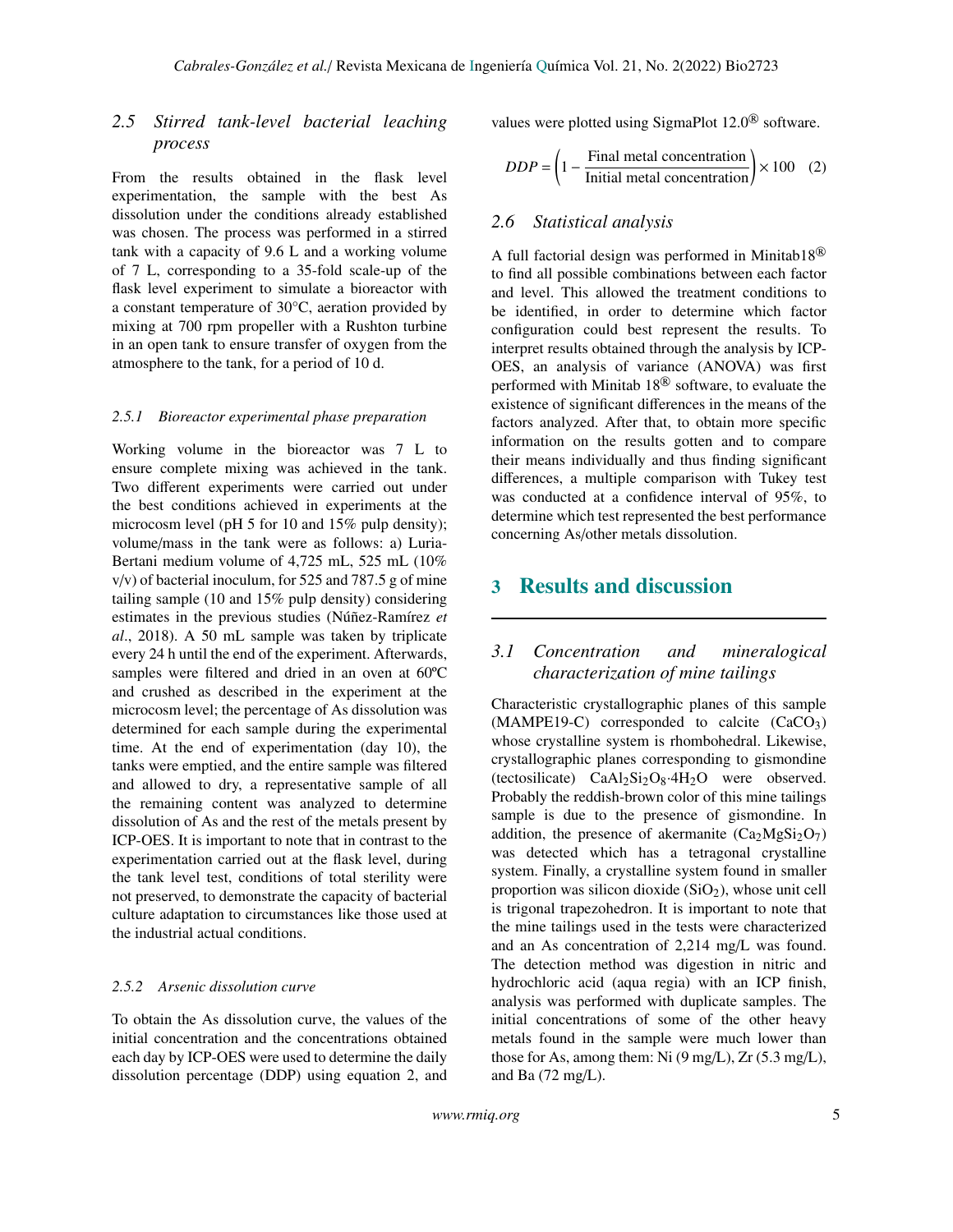# *3.2 Morphological characteristics of Bacillus cereus*

Opaque beige or milky white colonies were observed, with an irregular shape and rough surface which are characteristics that differentiate *B. cereus* when it grows on Luria-Bertani medium plates as reported by Wang *et al*., (2018). The morphological characterization analysis showed that the bacterium used is a Gram-positive *Bacillus*, which agrees with the characteristics described in the literature for *B. cereus* and corresponds to the characteristics of the native bacterium isolated from the mine tailing in the investigation that preceded this research (Meléndez-Sánchez *et al*., 2022). One of the main characteristics of the Luria-Bertani medium is that it contains yeast extract, which is obtained by chemical degradation and subsequent extraction of yeast cells, and casein tryptone, which arises as a product of the hydrolyzation of casein digested by trypsin. Therefore, having relatively small nutrients, it is easily assimilated by bacterial microorganisms (Yamamoto *et al*., 2021). Also, one of the mechanisms that allow *B. cereus* to resist high concentrations of As is in the arsC gene as it encodes the enzyme arsenate reductase, which comprises a detoxification system. Arsenate reductase is made up of several families of enzymes which adopt different protein folds. Its detoxification mechanism consists of a reaction where the enzyme catalyzes the reduction of arsenate in the cytoplasm to subsequently extrude it from the cell through transporters. Once this is done, the enzyme is oxidized and becomes inactive (Zhou *et al*., 2020; Hu *et al*., 2015; Jain *et al*., 2011). Gram staining resulted in blue/purple-colored bacilli distinctive of Grampositive bacteria (Tallent *et al*., 2012). These tests were performed to confirm that the strain corresponded to the one under evaluation and that there was no presence of other species. Therefore, it was observed that both the colonial morphology and the differential staining correspond to the distinctive and specific characteristics of *B. cereus*. Figure 1 (left) shows the streak obtained on Luria Bertani medium plate, while Figure 1 (right) shows the result of Gram staining as seen under a microscope.

# *3.3 Bioleaching experiments at flask level*

### *3.3.1 Initial cell count in Neubauer Chamber*

The initial concentration of bacterial inoculum after 24 h was estimated using equation 1. The initial cell concentration is important to determine since it gives a clear perspective of the inoculum used at time zero for the experiments conducted.

### *3.3.2 E*ff*ect of pH on flask-level experiments*

The batch bioleaching system at the flask level was evaluated for a period of 10 d and daily control of pH was carried out according to the conditions of the tests based on factorial design obtained through Minitab 18®. The pH is a very important indicator because it is a parameter that favors or does not cell growth, which is reflected in aspects such as the color of the medium when compared to controls (without bacterial inoculum). The mean of each triplicate and its standard deviation (error bars) were determined for each day and the results were plotted for each pulp density and pH.



Fig. 1. Morphological characterization to identify *Bacillus cereus*. Left: In Luria-Bertani medium plate, the colonies showed irregular edges characteristic of this bacterium, solid medium was incubated at 30ºC for 24 h. Right: Gram stain, blue/purple-colored colonies of bacilli can be observed as a characteristic of Gram-positive bacteria.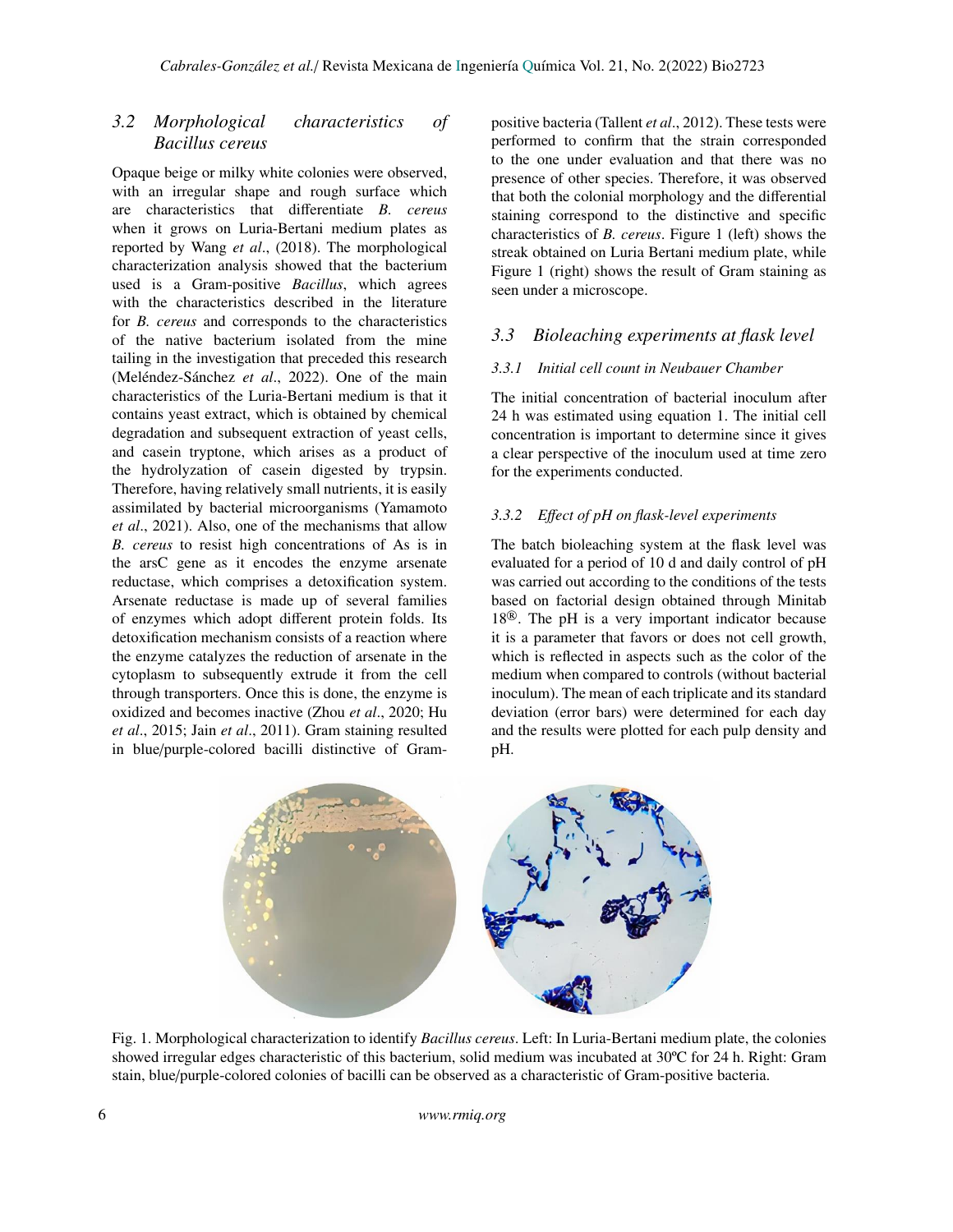

Fig. 2. Variation of pH vs time at different pulp densities compared to a negative control (no inoculum): a) pH 5. b) pH 7. c) pH 9. pH was adjusted daily with 10 M NaOH and  $2N H_2SO_4$  for 10 d in all tests.

Figure 2 shows pH variations that existed in the 5, 7, and 9 pH tests and those presented by the controls for pulp densities of 10, 15, and 20%. The behavior of the different pulp densities at pH 5 and 9 showed the same variation throughout testing, being the latter where there was the least variation from day to day (pH 9). At pH 5, a higher increase over time was observed, with changes up to one pH unit per day; while at pH 7, there were less significant variations. Another important aspect to emphasize is the rise in pH by almost one unit in the control and the way it stabilized from day 6. As previously mentioned, mine tailings have a high quantity of calcite, and because of constant agitation (even without the presence of microorganisms) for 10 d and at a temperature of 30ºC this led to the release of carbonates that finally ended up alkalinizing the solution. Considering these aspects and in comparison with the control, it was observed that there was a clear bacterial proliferation; likewise, the 10% pulp density tests, at pH 5, 7, and 9, were the ones that indicated the greatest increase in pH and even on day 10 they showed an increasing trend compared to the pulp density tests of 15 and 20%. It is noteworthy that there was a noticeable difference in properties of Luria-Bertani medium containing bacterial inoculum concerning the controls in which no microorganisms were added. The flasks containing inoculum showed a less intense color than the controls, and their density was slightly lower. The most relevant result in the leaching process corresponded to the pH 5 test at different pulp densities, but especially at 10 and 15%. The results obtained are complemented with the information collected for As dissolution as well as the effect of carbonic anhydrase and the influence of calcite in these tests, as discussed in the following sections.

#### *3.3.3 E*ff*ect of carbonic anhydrase on pH levels*

Carbonic anhydrase (CA) is a very common bacterial enzyme, and it is present in *B. cereus*, which promotes the hydration of carbon dioxide to release  $HCO_3^-$  y  $CO_3^-$  in the process of calcite precipitation. Moreover, together with the membrane potential generating system (mpsAB), it provides a supply of dissolved inorganic carbon. It is important to note that both systems rarely exist at the same time and that the suppression of either of them inhibits cell growth,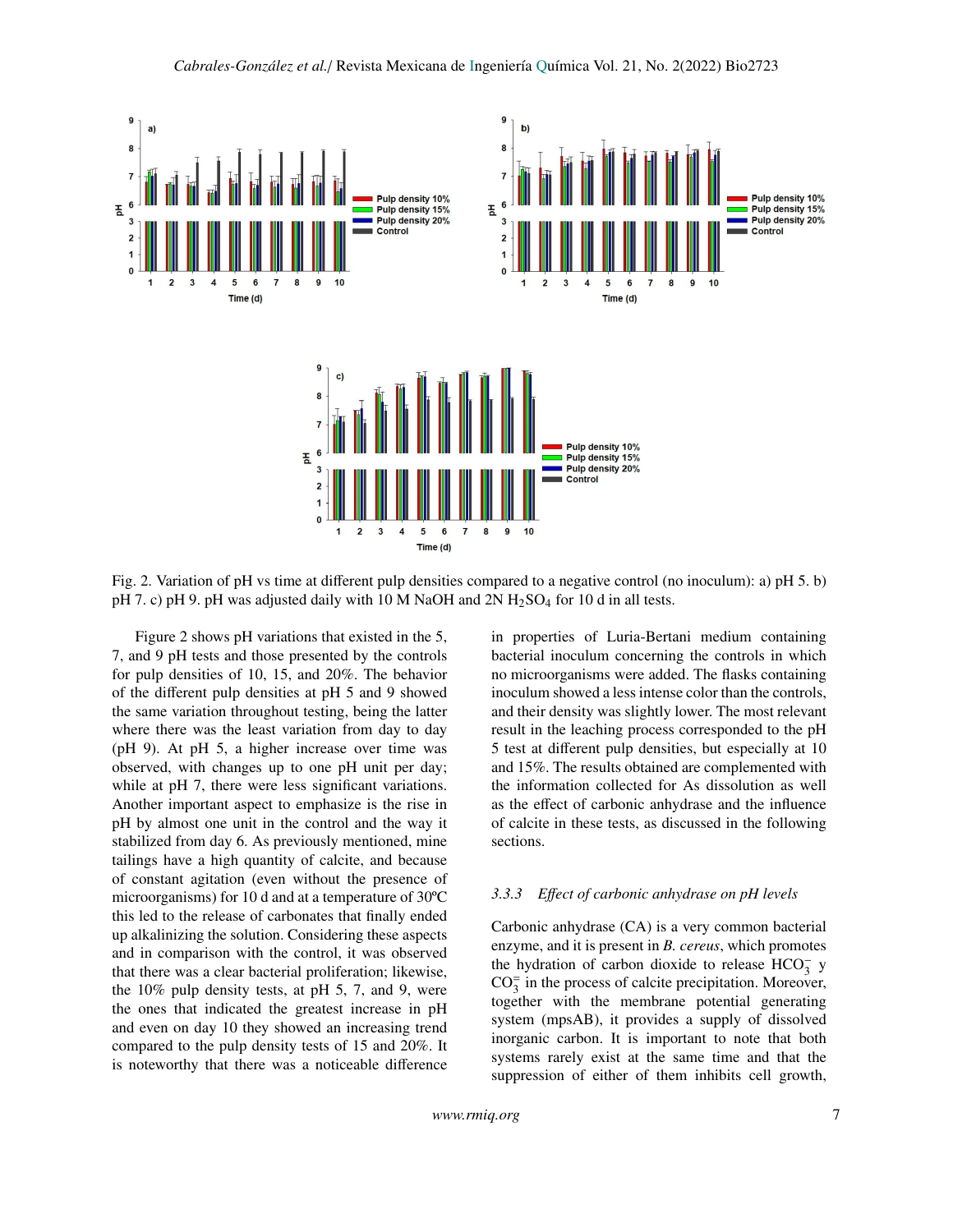which could only be reversible in the case of adding a  $CO<sub>2</sub>$  source. Furthermore, it has been shown that the distribution of both mpsAB and CA is not at all random, with mpsAB representing an advantage in species where the  $CO<sub>2</sub>$  supply is hindered, for example, in bacteria that form mucus or biofilms (Fan *et al*., 2021). Due to the joint effect of released ammonia, it has been shown to significantly increase the pH of a solution due to the combined effect of carbonic anhydrase and ammonia that might be released by *B. cereus* (Zhuang *et al*., 2018). It should be noted that all cells express multiple CA isoforms and thus can catalyze the reversible hydration of  $CO<sub>2</sub>$  into bicarbonate and protons. Likewise, it has been reported that CA promotes the maintenance of an alkaline intracellular pH (Yan *et al*., 2021). The bacterial process that normally promotes calcite precipitation is ureolysis, which acts as the fastest form of precipitation through a rapid increase in pH due to the release of ammonia. In addition, the extracellular substances produced by the bacteria contribute to the formation of a favorable microenvironment for this event to occur (Hoffmann *et al*., 2021). However, it has also been demonstrated that bacteria possess several enzyme encoding and regulating genes such as urease, which is also involved in calcite precipitation (Ali *et al*., 2022). The above gave the first indication that in those tests where the pH was higher, there was greater cell growth and therefore greater As dissolution, which is a relevant finding in this work. Furthermore, it has been reported that calcite precipitation is absolutely assured because of the ureolytic activity of urease-producing bacteria such as *B. cereus*, whose ureolytic activity has been reported, besides CA. Urea is hydrolyzed into ammonia and carbonate, which are randomly hydrolyzed to produce more ammonia and carbonic acid. All these compounds equilibrate in water to generate bicarbonate, ammonium, and hydroxide ions causing an increase in pH (Oualha *et al*., 2020). Finally, it was observed that the controls did not show a significant change in color or density, while there was a greater variation of these parameters in the tests corresponding to pH 9. However, the change in color and density was evident in the tests in general. It is important to conduct additional experimentation to measure the levels of ammonia produced as well as to verify the presence of carbon anhydrase and urease in *B. cereus*. However, the literature review allows us to assume that the increase in pH is due to these combined factors, since no such substantial increases in pH were observed in pH 7 and 9 tests, where dissolution levels were also lower.

### *3.3.4 Indicative of cell growth in filtered Luria-Bertani medium*

Another indication of cell activity corresponds to the liquid medium which was filtered and kept refrigerated. In treatments that were carried out at pH 5, filtered Luria-Bertani medium exhibited a yellowish color, while in tests at pH 9, turbidity was evident, indicating at first sight that there was not a correct filtration; however, the medium was simply pigmented because it did not contain more mineral material to be filtered. This variation in the color change of the filtered medium as a function of its pH can be explained by the protonation of the surface (becomes positively charged) of *B. cereus* at low pH, as it attracts negative anions of heavy metals (including As) to promote sorption. However, at higher pH, the surface of this bacterium becomes negatively charged by the presence of hydroxyl ions, thereby repelling heavy metal cations and promoting them to remain in solution (Giri *et al*., 2013). That is, at higher pH, heavy metal ions will tend to remain in solution, which explains the dark color that the medium acquires when the pH increases. It should be noted that the Luria-Bertani medium recovered after the flask level experimentation showed that heavy metal ions tend to remain in solution, as it was the case for As, Al, Ba, Bi, Cd, Cu, Mg, Ni, Sn, Sr, and Zr ions.

### *3.3.5 Final Arsenic concentrations for flask experiments*

As already mentioned, the initial concentration of As in mine tailings sample subjected to evaluation corresponded to 2,214 mg/L. It was observed that the tests with the highest dissolution percentages were those corresponding to pH 5 for pulp density of 10 and 15%, reaching up to  $40.6 \pm 4.9$  and  $37.4 \pm 2.7$ %, respectively, which is related to the daily constant pH increase, indicating there was a greater bacterial growth and therefore greater As sorption. Table 2 shows the dissolution percentages that existed for the various treatments at different pH and pulp densities.

#### *3.3.6 Behavior of the concentration for other heavy metals for flask experiments*

Given the interesting and promising results obtained in the dissolution of As, an analysis of the ICP-OES results on the dissolution of the other heavy metals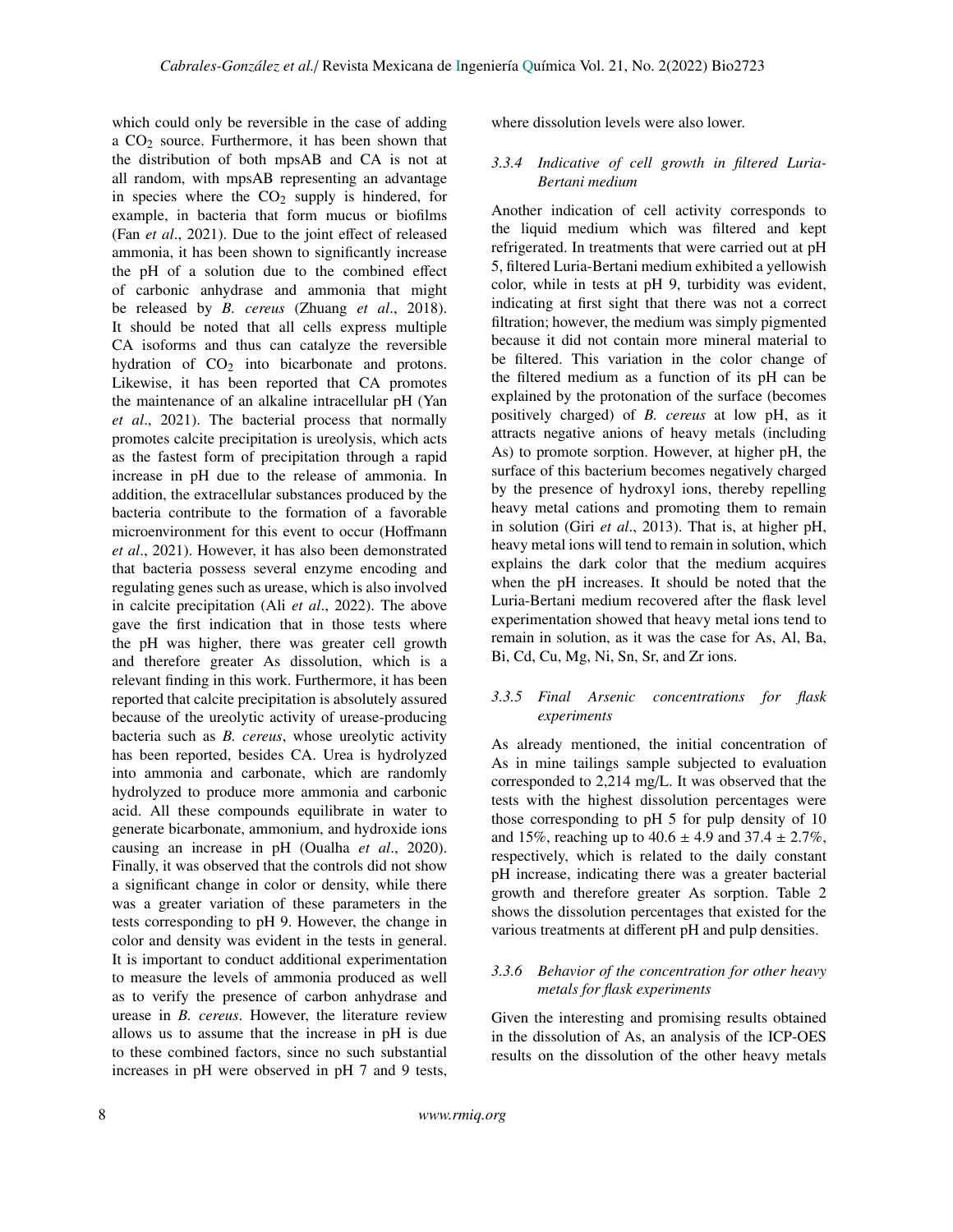| Initial Concentration = $2,214 \text{ mg/L}$ |    |                      |                          |
|----------------------------------------------|----|----------------------|--------------------------|
| <b>ID</b> Combination                        | pН | Pulp density $(\% )$ | $%$ Dissolution $\pm$ SD |
| 1,10,19                                      | 5  | 10                   | $40.6 \pm 4.9$           |
| 2,11,20                                      | 5  | 15                   | $37.4 \pm 2.7$           |
| 3,12,21                                      | 5  | 20                   | $25.4 \pm 6.1$           |
| 4,13,22                                      |    | 10                   | $28.2 \pm 4.2$           |
| 5, 14, 23                                    |    | 15                   | $20.8 \pm 5.3$           |
| 6,15,24                                      |    | 20                   | $9.8 \pm 2.0$            |
| 7,16,25                                      | 9  | 10                   | $24.6 \pm 8.4$           |
| 8,17,26                                      | 9  | 15                   | $11.5 \pm 6.2$           |
| 9,18,27                                      | 9  | 20                   | $13.8 \pm 5.6$           |

Table 2. Arsenic dissolution (Mean  $\pm$  Standard Deviation) for all treatments carried out at flask level according to experimental design.

Table 3. Other heavy metals dissolution (Mean  $\pm$  Standard Deviation) for a 15% pulp density and pH 5 at flask  $1.2.21$ 

| level.             |                      |                                 |                     |
|--------------------|----------------------|---------------------------------|---------------------|
| <b>Heavy metal</b> | Pulp density $(\% )$ | Initial concentration<br>(mg/L) | Dissolution $(\% )$ |
|                    | 10                   |                                 | $69.9 \pm 1.6$      |
| Barium (Ba)        | 15                   | 72                              | $69.9 \pm 0.8$      |
| Bismuth (Bi)       | 10                   | 67                              | $63.7 \pm 3.7$      |
|                    | 15                   |                                 | $59.2 \pm 3.4$      |
| Cadmium (Cd)       | 10                   | 104                             | $52.7 \pm 4.0$      |
|                    | 15                   |                                 | $49.7 \pm 2.5$      |
| Copper (Cu)        | 10                   | 395                             | $49.9 \pm 4.5$      |
|                    | 15                   |                                 | $48.4 \pm 0.5$      |
| Nickel (Ni)        | 10                   | 9                               | $81.5 \pm 16.9$     |
|                    | 15                   |                                 | $88.9 \pm 11.1$     |
| $T$ in $(Sn)$      | 10                   | 105                             | $54.3 \pm 14.3$     |
|                    | 15                   |                                 | $52.7 \pm 14.3$     |
| Strontium (Sr)     | 10                   | 281                             | $40.9 \pm 3.0$      |
|                    | 15                   |                                 | $41.5 \pm 2.6$      |
|                    | 10                   | 5.3                             | $71.0 \pm 2.9$      |
| Zirconium(Zr)      | 15                   |                                 | $68.6 \pm 4.7$      |

present in the mine tailing sample was carried out, finding a high dissolution of several metals of great industrial and environmental relevance. In the case of As, the most favorable results were obtained at pH 5 and 10 and 15% pulp density as well as for the following metals: Ba, Bi, Cd, Cu, Ni, Sn, Sr, and Zr. Table 3 shows the dissolution for all the heavy metals that were analyzed, finding notable removal levels for Zr, Ni, and Ba, although initial concentrations were not as high.

# *3.4 Bioleaching experiments at stirred tank level*

### *3.4.1 Arsenic dissolution curve*

As dissolution kinetics vs time was conducted for pH 5 at 15% pulp density. The results obtained in the 10 day experiment for this test are shown in Table 4. It is important to consider that the initial concentration value differs from the day 0 concentration, this is due to common variations that exist in the different tests over time, which should not be relevant if the values do not drastically exceed the initial concentration of the mine tailings sample.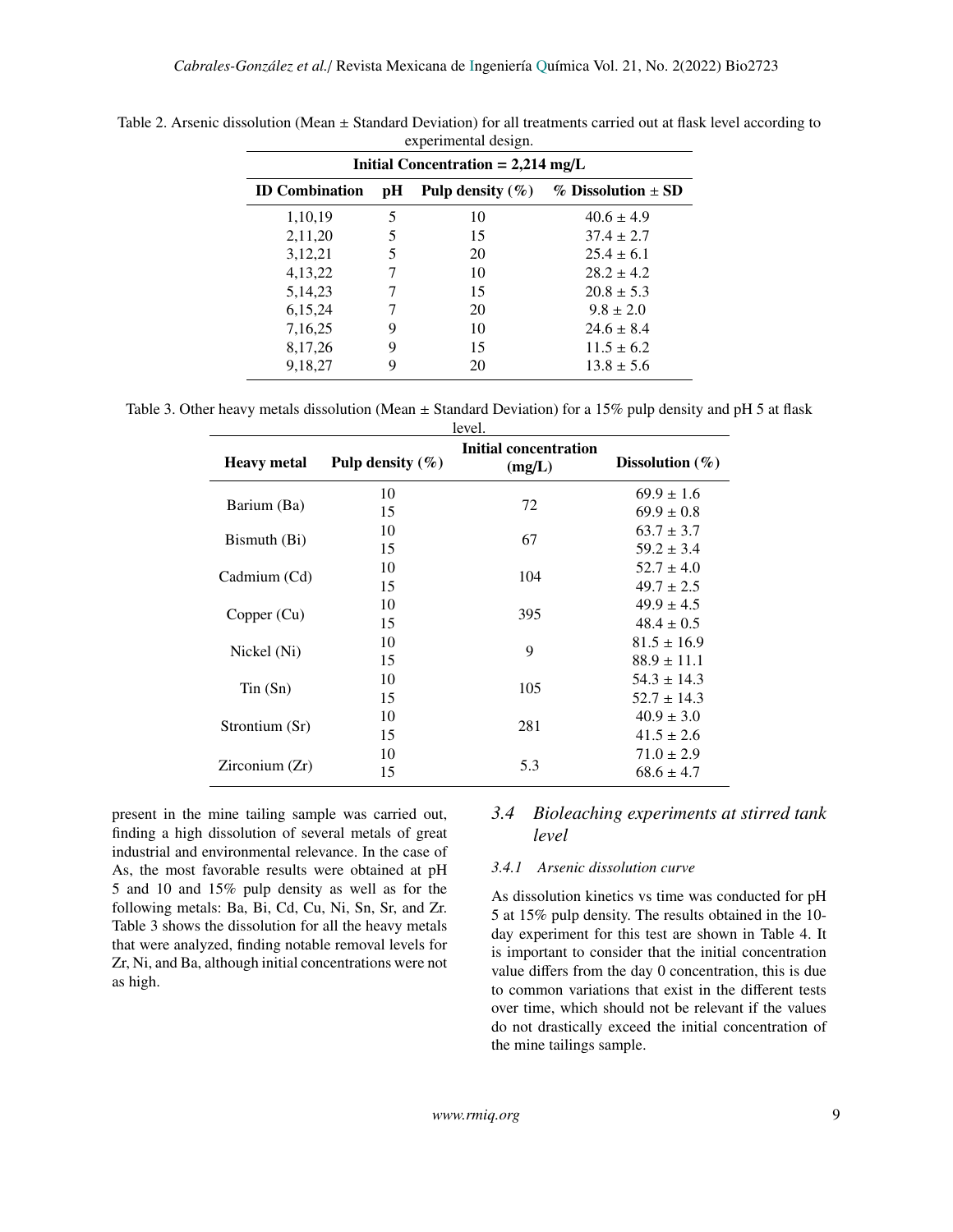| Initial concentration $= 2,214$ mg/L |                  |                                    |  |
|--------------------------------------|------------------|------------------------------------|--|
|                                      | Pulp density 15% |                                    |  |
| Day                                  |                  | Arsenic (mg/L) Dissolution $(\% )$ |  |
| 1                                    | 2, 354           | $0 \pm 0.0$                        |  |
| 2                                    | 2, 152           | $2.8 \pm 0.0$                      |  |
| 3                                    | 2,078            | $6.1 \pm 2.9$                      |  |
| $\overline{4}$                       | 1,999            | $9.7 \pm 4.3$                      |  |
| 5                                    | 1,980            | $10.5 \pm 3.2$                     |  |
| 6                                    | 1,867            | $15.7 \pm 0.4$                     |  |
| 7                                    | 1,845            | $16.7 \pm 1.1$                     |  |
| 8                                    | 1,839            | $16.9 \pm 1.9$                     |  |
| 9                                    | 1,762            | $20.4 \pm 1.9$                     |  |
| 10                                   | 1,605            | $27.5 \pm 2.9$                     |  |

Table 4. Arsenic dissolution (Mean ± Standard Deviation) at stirred tank level for 15% pulp density and pH 5.

Table 5. Dissolution of other heavy metals (Mean  $\pm$  Standard Deviation) at a pulp density of 15% and pH 5 at stirred tank level.

| <b>Heavy</b> metal | Initial concentration $(mg/L)$ | Dissolution $(\% )$ |
|--------------------|--------------------------------|---------------------|
| Barium (Ba)        | 72                             | $56.9 \pm 2.4$      |
| Bismuth (Bi)       | 67                             | $44.8 \pm 1.5$      |
| Cadmium (Cd)       | 104                            | $49.7 \pm 2.5$      |
| Copper (Cu)        | 395                            | $19.9 \pm 3.2$      |
| Nickel (Ni)        | 9                              | $66.7 \pm 0.0$      |
| Tin(Sn)            | 105                            | $48.6 \pm 4.8$      |
| Strontium (Sr)     | 281                            | $39.9 \pm 2.0$      |
| Zirconium (Zr)     | 5.3                            | $76.1 \pm 3.9$      |



Fig. 3. Arsenic dissolution curve vs time. Bioreactor experiment carried out at pH 5 and 15% pulp density (Mean ± Standard Deviation).

The dissolution behavior, at pH 5 and 15% pulp density, indicated that As dissolved up to  $27.5 \pm 2.9\%$  in 10 d of treatment. No significant increase in the dissolution was observed at days 5, 6, and 7, achieving only  $16.9 \pm 1.9\%$  removal up to that time; however, from day 8 to the end of the experiment there was a favorable increase with a tendency to continue over time, as shown in Figure 3.

### *3.4.2 Dissolution behavior of other heavy metals at stirred tank-level*

The dissolution of several heavy metals in the stirred tank (7 L) test was significant. The highest percentage of dissolution was achieved at pH 5 with 15% pulp density as follows: Ni  $(66.7 \pm 0.0)$ , Zr  $(76.1 \pm 3.9)$ , and Ba (56.9  $\pm$  2.4). Like it was observed in the flask level (200 mL) experimentation, the dissolution achieved for the rest of the heavy metals was substantial; as shown in Table 5.

Likewise, Wu *et al*. (2016) concluded that it was possible to achieve >80% Cd removal using active *B. cereus* biomass, reaffirming the ability of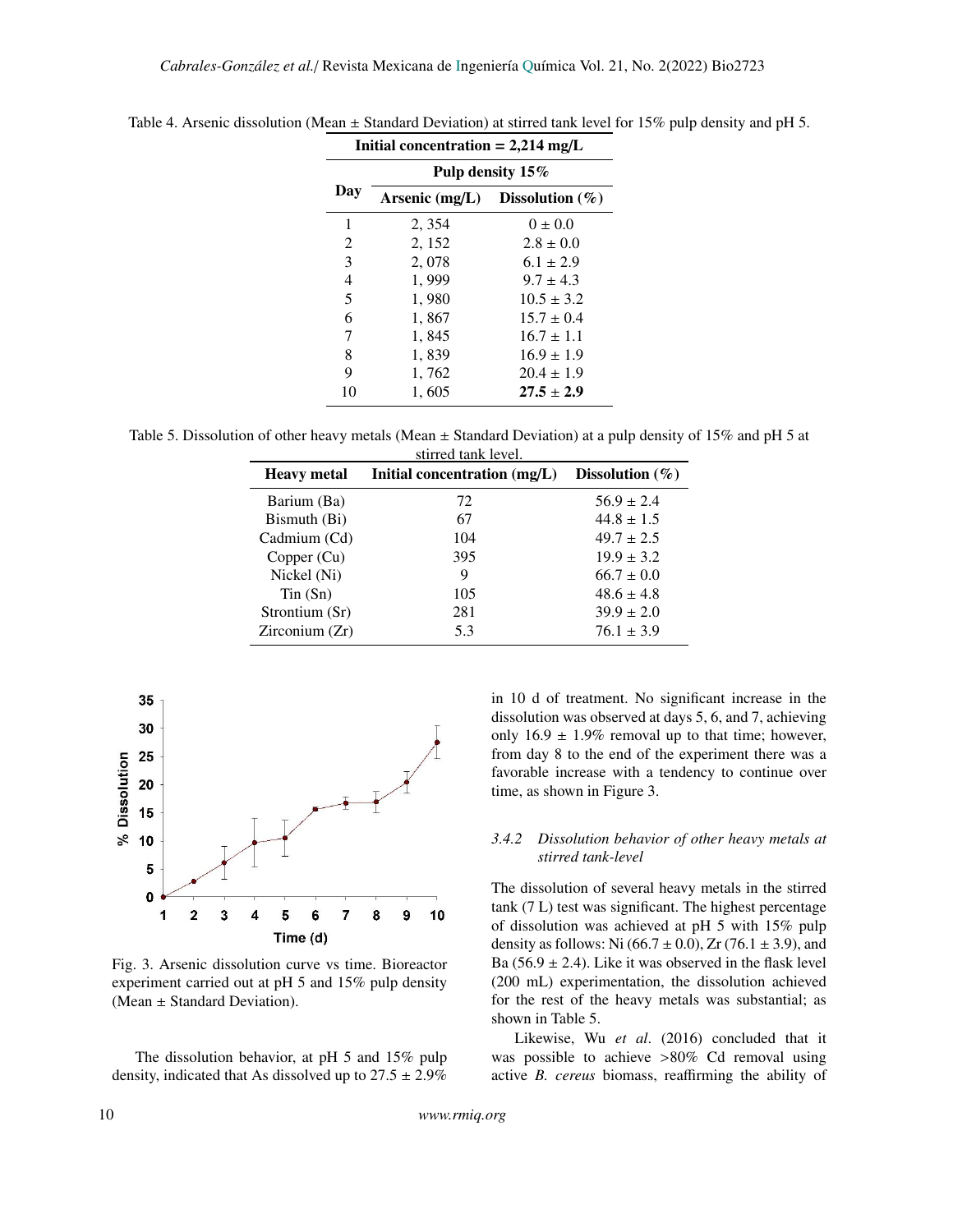this bacterium for heavy metal capture at this phase. Similarly, the high resistance of this bacterium to heavy metals, especially As, is well known as reported by Aguilar *et al*. (2020) where *B. cereus* achieved removal of 69.38 - 71.88% of arsenite and 82.39 - 85.72% of arsenate, and a resistance up to 3,000 mg/L of As, which is a value close to the initial concentration of As reported in the current investigation; although, the treatment periods only reached 72 h and were not carried out under the same conditions as in this work.

Muñoz-Silva *et al*. (2019) proved in their work that *B. cereus* had a tolerance of up to  $84 \pm 7\%$  for Cu<sup>+2</sup>, 80  $\pm$  5% for Zn<sup>+2</sup>, and 78  $\pm$  7% for Ni<sup>+2</sup> for a 1 mM concentration of these heavy metals, and 103  $\pm$  10% for Ag<sup>+1</sup>, 115  $\pm$  9% for Cr<sup>+6</sup>, and 98  $\pm$  1% for  $Cd^{+2}$  for a 0.01 mM concentration; the percentage was calculated with respect to the bacterial culture without the presence of the metal (control) and when the tolerance value was greater than 100%, it indicated a greater growth of the culture in the presence of the heavy metal. Ayangbenro and Babalola (2020) isolated a strain of *B. cereus* from mining soil and determined its resistance to heavy metals on Luria-Bertani agar. The strain showed the ability to resist 200 mg/L of Cd and Cr and up to 1,000 mg/L of Pb. On the other hand, Miyatake and Hayashi (2005) reported As removals of up to  $83\%$  in a medium containing 0.2 mg/L of As (III) and As (V), under completely controlled conditions. They also demonstrated that the use of dried *B. cereus* cells could improve removal up to 97% in solutions containing up to 1 mg of As/L, the latter having important advantages since they are not affected by pH or pulp density. This same issue was also discussed by Mohd-Bahari *et al*. (2013) where dead biomass of *B. cereus* was used and additionally demonstrated that once the biomass was used as a sorbent, it can be reused again achieving up to 94% desorption at a pH of 1, which indicates a high potential of this bacterium to be used in various applications during the leaching process. In recent studies, Cheah *et al*. (2022) compared the efficiency of exopolymeric substances (EPS), using live and dead cells of *B. cereus* to remove heavy metals. It was shown that there was a higher removal efficiency with dead cells reaching removals for Cu (63.26%), Pb (70.16%), Zn (58.86%), Cd (57.68%), and Cr (56.48%). The use of dead cells could be a great alternative, although the use of live biomass showed significant removal as shown in this work. Furthermore, the production of EPS means a better biosorption capacity of the bacteria, related to the decrease in the concentration of heavy metals present in the mine tailings, as reported by Kashyap *et al*. (2021) where *B. cereus* resisted concentrations above 1,000 mg/L with a biosorption of  $57.2 \pm 0.62\%$ . The yields of EPS generation and dissolution of heavy metals by this pathway depends on several factors. It has been shown that the addition of Zn improved the quality of the EPS produced by several species of the *Bacillus* genus and, although its yield decreased, a greater removal of heavy metals was achieved. However, it was concluded that the best strategy to improve the yield and quality of EPS is the addition of molasses. This certainly shows precedents on how to improve the performance of *B. cereus* (Alotaibi *et al*., 2021). It is important to define all the mechanisms that could be involved in the removal of heavy metals, as well as their efficiency, since this will give a broader picture, helping to define strategies that allow better results to be achieved in future experiments.

There are numerous studies about the dissolution of different heavy metals besides As using *B. cereus*. Pérez-Bou *et al*. (2021) demonstrated the efficiency of this bacterium to remove significant amounts of Cd in pure culture and consortia including *Acinetobacter* sp., *B. cereus*, and *Micrococcus* sp., reaching dissolution levels of up to  $92.0 \pm 0.5\%$  for Cd and  $95.0 \pm 2.9$ for Zn in mixed cultures at initial concentrations of 40 mg/L. Huang *et al*. (2018) showed that at pH 7 *B. cereus* achieved dissolution of heavy metals such as Cu and Cd with removals of 16.7 and 81.4%, respectively, at concentrations up to 10 mg/L which contrasts with the values reported in the present investigation for these heavy metals: Cu dissolutions of 49.5  $\pm$  4.5% and 48.4  $\pm$  0.5% for pH 5 at 10 and 15% pulp densities, respectively, at flask level; 52.7  $\pm$  4.0% and 49.7  $\pm$  2.5% for Cd at the same conditions; while at tank level a  $40.2 \pm 2.6\%$  and 19.9  $\pm$  3.2% were reached for Cu, whereas 34.6  $\pm$ 1.9% and  $\pm$  45.2  $\pm$  2.5% for Cd were achieved. It is important to note that promising results were obtained for the dissolution of different heavy metals such as Cd, Ni, and Zr, among others. It is worth highlighting the excellent performance obtained with As, since its initial concentration was higher than 2,000 mg/L, far exceeding the initial concentrations of the other metals present in the mine tailings evaluated. Similarly, Meléndez-Sánchez *et al*. (2022) reported that the heterotrophic *B. cereus* strain, used in the current investigation, withstood amounts up to 909.37 mg/L in the adaptation phase of up to 9 h for sodium arsenite which is considered more toxic than elemental As; furthermore, they described the characteristic curve of *B. cereus* which consisted of the adaptation phase between 0-1 h, the exponential phase at 1-5 h,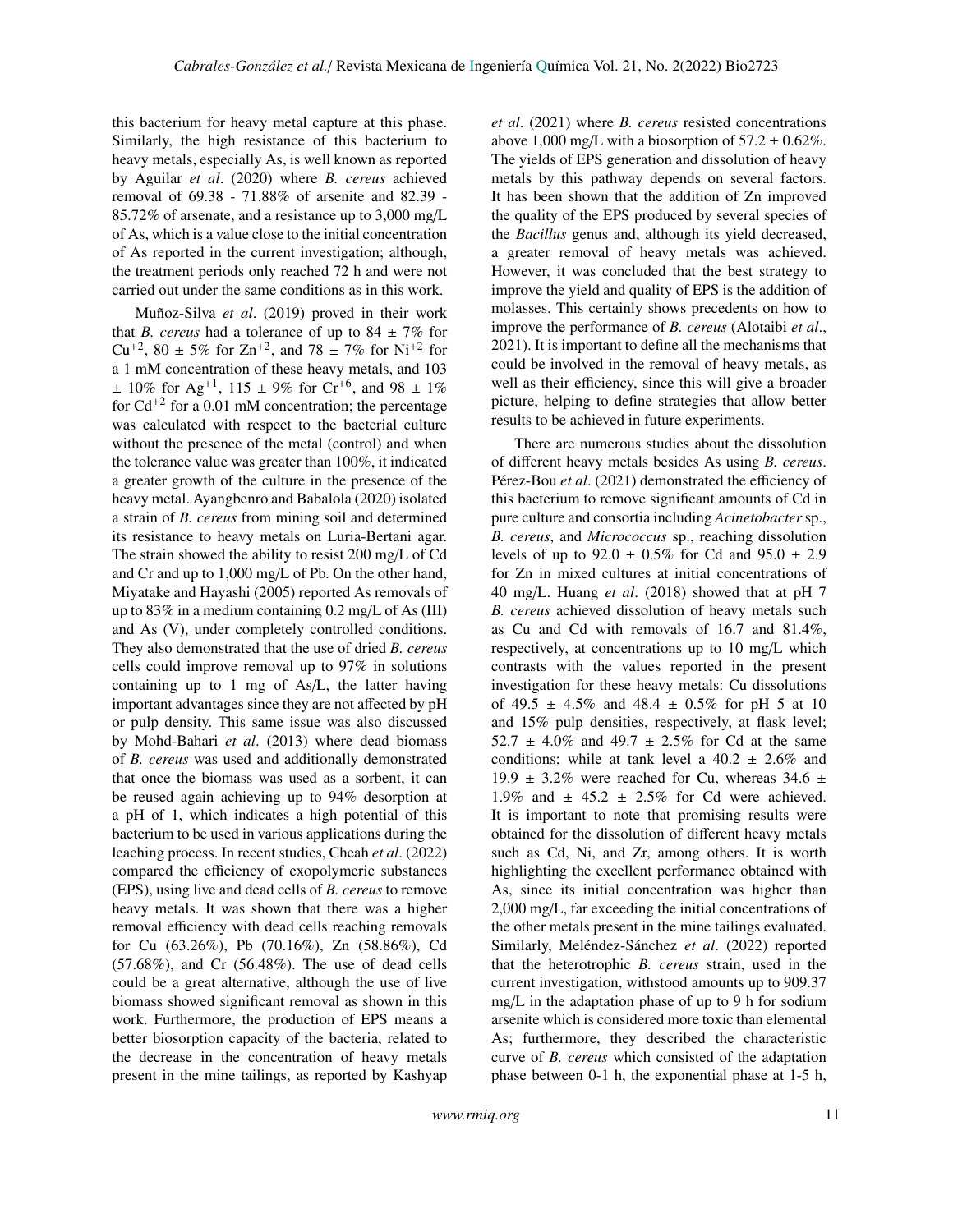and stationary growth until 24 h showing asymptotic behavior, which it was attributed to the ability of this bacterial strain to produce spores after the main carbon source of the medium in which it reproduces has been depleted; that could explain the behavior observed in the arsenic dissolution curve.

Nowadays, heavy metal removal studies using *B. cereus* are very innovative, Sharma and Shukla (2021) reported on the ability of this bacterium to remediate a soil contaminated with Pb obtaining up to 79.26% accumulation of this heavy metal and biosorption capacity of 193.93 mg/g, achieving a minimum inhibitory concentration (MIC) of up to 2,400 ppm for their *B. cereus* BPS-9 strain. Similarly, Rangasamy *et al*. (2021) isolated *B. cereus* and *Paenibacillus pabuli* from alkaline soils with the main intention of remediating Cr (VI) and subjected them to concentrations between 50 and 400 mg/L, finding better removal the lower the Cr concentration, eliminating 74 and 98% in 72 h at a pH of 9.5; pH values higher than those analyzed in the present work, which would suggest analyzing in subsequent studies the influence of the type of soil and how the place where the bacteria were isolated influences; however, it is another proof of the adaptability of *B. cereus* to different types of environments. It is important to emphasize the uses that can be given to the *Bacillus* species in general, Abba *et al*. (2020) used chicken feathers as bioadsorbent for Cd and Pb. Then, they isolated a bacterium tolerant to these heavy metals, which was identified as *B. sp*., to degrade the feathers. Adsorption levels from 15 to 30 ppm in 1 h were achieved, while *B. sp*. was able to degrade between 30 and 40% of these feathers in approximately 7 d. In conclusion, for the present investigation, although the levels of removal did not reach those commonly reported in other studies, the conditions to which *B. cereus* was subjected are the first semi-pilot scale study and have not been previously reported.

In addition, the capacity of this bacterial gene is not only limited to heavy metals. Cisneros-de La Cueva *et al*. (2014) isolated and characterized a strain of *B. sp*. KJ629314 showing that it had a great potential to degrade total petroleum hydrocarbons at concentrations from 10,000 to 50,000 ppm. However, as the concentration increased, hydrocarbon biodegradation decreased. In summary, *B. cereus* and the entire *Bacillus* genus could represent a very viable alternative in the future, thanks to its rapid growth, great potential for heavy metals uptake, and its resistance to adverse situations, as well as their adaptability in the use of living and dead cells.

### *3.5 Statistical Analysis for flask-level tests*

#### *3.5.1 Analysis of variance (ANOVA)*

Analysis of variance was carried out to determine whether the means of two or more tests were significantly different. The null hypothesis assumes that there is no difference in the means of As dissolution levels in the test, while the alternate hypothesis indicates that there is a difference in at least one test. ANOVA yielded a p-value of 0.000; if  $p < 0.05$  the null hypothesis is false, therefore, an alternative hypothesis is accepted, and it is concluded that there are statistically significant differences in the means for As dissolution.

#### *3.5.2 Tukey test*

The Tukey statistical method was used to select the best treatment at microcosm level to carry out the experiment at tank level. Results showed that there was no difference between the means of pH 5, 10% pulp density (95% CI: 34.12 - 47.18) and pH 5, 15% pulp density (95%: CI 30.90 - 43.96), and that As and other heavy metals were dissolved. However, it was decided to use the latter due to its industrial application, which is a great alternative for semi pilot and pilot applications, since the greater the amount of mineral used, the more practical its real application would be.

# **Conclusions**

The crystallographic planes obtained from XRD analysis showed that the mine tailing is mainly composed of calcite  $(CaCO<sub>3</sub>)$ , gismondine  $(CaAl<sub>2</sub>Si<sub>2</sub>O<sub>8</sub>·4(H<sub>2</sub>O))$ , akermanite  $(Ca<sub>2</sub>MgSi<sub>2</sub>O)$ , and to a lesser proportion silicon dioxide  $(SiO<sub>2</sub>)$ . Concerning the capacities of the As removal process from *B. cereus* for a period of 10 d at a pH of 5, removal of 40.6  $\pm$  4.9% and 37.4  $\pm$  2.7% can be achieved, at a pulp density of 10 and 15%, respectively. Likewise, the ability of this system to remove other metals of interest between 50 and 80% was also observed. In addition, *B. cereus* demonstrated the ability to grow without problem in concentrations of up to 2,000 mg/L of As and other heavy metals present in the mine tailings, such as Cd (104 mg/L), Cu (395 mg/L), Sn (105 mg/L), and Sr (281 mg/L). It was shown that this native strain can dissolve As and other heavy metals over time. Finally, through this study it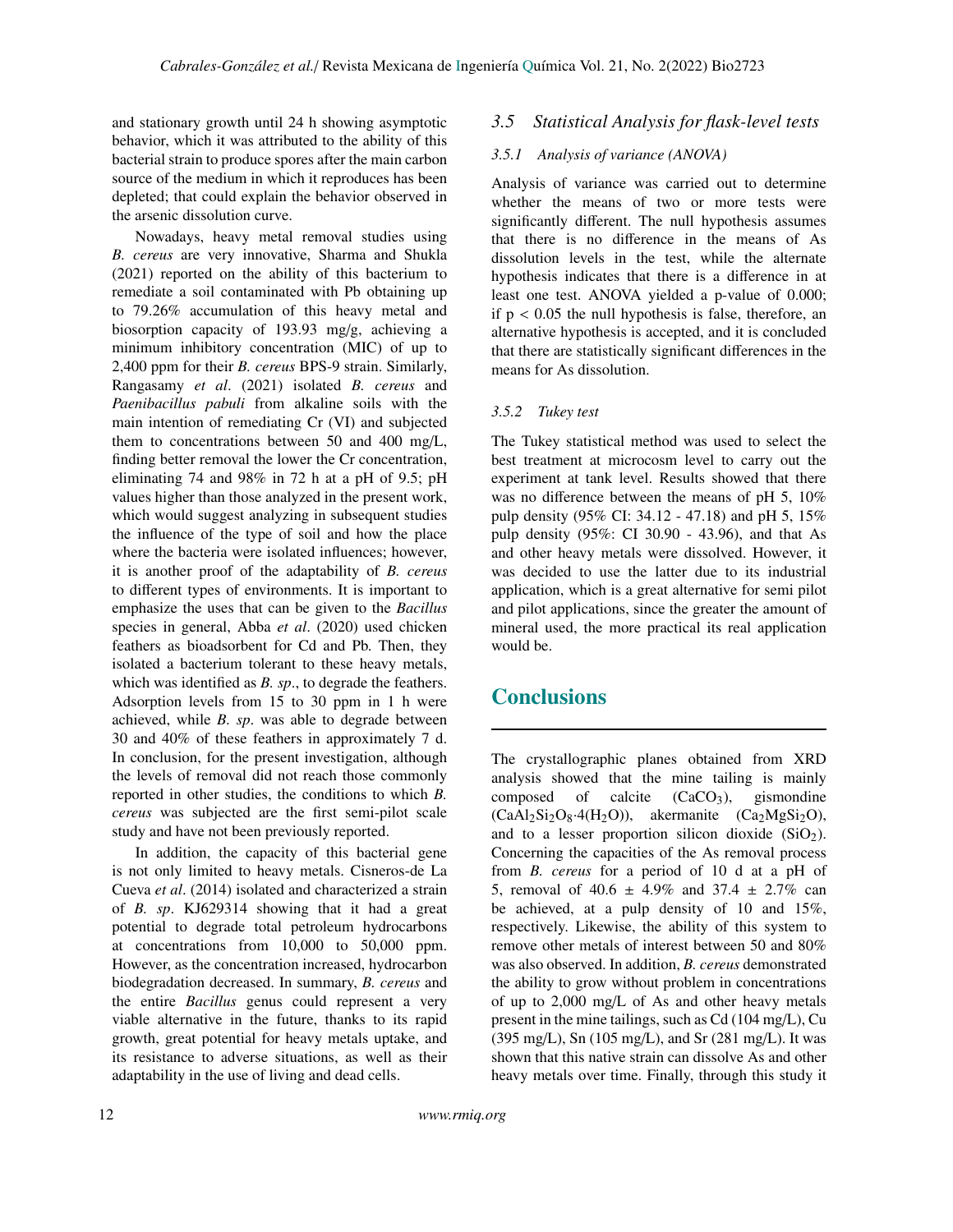was demonstrated that *B. cereus* can remove relevant concentrations of As, Al, Ba, Bi, Cd, Cu, Mg, Ni, Sn, Sr, and Zr. The results are promising for applications in the mining industry and environmental protection, with the aim of promoting green and sustainable technologies.

# *Acknowledgment*

This research was conducted in the Industrial Biotechnology and Microbial Biotechnology Laboratories of the Postgraduate, Research, and Technological Development Unit (UPIDET) of the TecNM-Instituto Tecnológico de Durango (TecNM-ITD) and the Laboratory of Biotechnology of Materials of the Chemical Sciences Faculty at the Universidad Juárez del Estado de Durango (FCQ-UJED). Financial support was provided by Tecnológico Nacional de México (TecNM), project number 10467.21-P. The authors would like to thank the Biotechnological Processes Group of TecNM-ITD, FCQ-UJED, FQ-UNAM, and Tec de Monterrey. The listed authors are highly obliged to their respective departments, institutes, and universities for providing literature services.

# References

- Abba, Z. A., Yahaya, S., Ahmad, S. A., Ramírez-Moreno, N. and Yusuf, I. (2020). Bioremediation of heavy metals by melanised and non-melanised feathers and heavy metal resistant feather-degrading bacteria. *Revista Mexicana de Ingeniera Química 19*, 243- 252. [https://doi.org/10.24275/rmiq/](https://doi.org/10.24275/rmiq/Bio1551) [Bio1551](https://doi.org/10.24275/rmiq/Bio1551)
- Aguilar, N. C., Faria, M. C. S., Pedron, T., Batista, B. L., Mesquita, J. P., Bomfeti, C. A. and Rodrigues, J. L. (2020). Isolation and characterization of bacteria from a Brazilian gold mining area with a capacity of arsenic bioaccumulation. *Chemosphere 240*. [https://](https://doi.org/10.1016/j.chemosphere.2019.124871) [doi.org/10.1016/j.chemosphere.2019.](https://doi.org/10.1016/j.chemosphere.2019.124871) [124871](https://doi.org/10.1016/j.chemosphere.2019.124871)
- Akhgar, B. N. and Pourghahramani, P. (2015). Impact of mechanochemical activation on natural pyrite dissolution. *Hydrometallurgy 153*, 83-87. [https://doi.org/10.1016/j.](https://doi.org/10.1016/j.hydromet.2015.02.010) [hydromet.2015.02.010](https://doi.org/10.1016/j.hydromet.2015.02.010)
- Alcázar-Medina, F. A., Núñez-Núñez, C. M., Villanueva-Fierro, I., Antileo, C. and Proal-Nájera, J. B. (2020). Removal of heavy metals present in groundwater form a northern México mining community using *Agave tequilana* Weber extracts. *Revista Mexicana de Ingeniería Química 19(3)*, 1187-1199. [https://doi.](https://doi.org/10.24275/rmiq/Bio1047) [org/10.24275/rmiq/Bio1047](https://doi.org/10.24275/rmiq/Bio1047)
- Ali, M. F., Mukhtar, H. and Dufossé, L. (2022). Microbial calcite induction: a magic that fortifies and heals concrete. *International Journal of Environmental Science and Technology*. [https://doi.org/10.1007/](https://doi.org/10.1007/s13762-022-03941-2) [s13762-022-03941-2](https://doi.org/10.1007/s13762-022-03941-2)
- Alotaibi, B. S., Khan, M. and Shamim, S. (2021). Unraveling the underlying heavy metal detoxification mechanisms of *Bacillus* species. *Microorganisms 9(8)*, 1628. [https://doi.](https://doi.org/10.3390/microorganisms9081628) [org/10.3390/microorganisms9081628](https://doi.org/10.3390/microorganisms9081628)
- Ayangbenro, A. S. and Babalola, O. O. (2020). Genomic analysis of *Bacillus cereus* NWUAB01 and its heavy metal removal from polluted soil. *Scientific Reports 10-19660*, 1-12. [https://doi.org/10.1038/s41598-020-](https://doi.org/10.1038/s41598-020-75170-x) [75170-x](https://doi.org/10.1038/s41598-020-75170-x)
- Baniasadi, M., Vakilchap, F., Bahaloo-Horeh, N., Mousavi, S. M. and Farnaud, S. (2019). Advances in bioleaching as a sustainable method for metal recovery from e-waste: A review. *Journal of Industrial and Engineering Chemistry 76*, 75-90. [https://doi.org/10.](https://doi.org/10.1016/j.jiec.2019.03.047) [1016/j.jiec.2019.03.047](https://doi.org/10.1016/j.jiec.2019.03.047)
- Beltrán-Pineda, M. E. and Gómez-Rodríguez, A. M. (2016). Biorremediación de metales pesados cadmio (Cd), cromo (Cr) y mercurio (Hg), mecanismos bioquímicos e ingeniería genética: una revisión. *Revista Facultad de Ciencias Básicas 12(2)*, 172-197. [https://doi.org/](https://doi.org/10.18359/rfcb.2027) [10.18359/rfcb.2027](https://doi.org/10.18359/rfcb.2027)
- Buendía-González, L., Orozco-Villafuerte, J., Estrada-Zuñiga, M. E., Barrera Díaz, C. E., Vernon-Cartes, E. J. and Cruz-Sosa, F. (2010). In vitro lead and nickel accumulation in mesquite (*Prosopis laevigata*) seedlings. *Revista Mexicana de Ingeniería Química 9(1)*, 1-9. [http://rmiq.org/ojs311/index.php/](http://rmiq.org/ojs311/index.php/rmiq/article/view/1697) [rmiq/article/view/1697](http://rmiq.org/ojs311/index.php/rmiq/article/view/1697)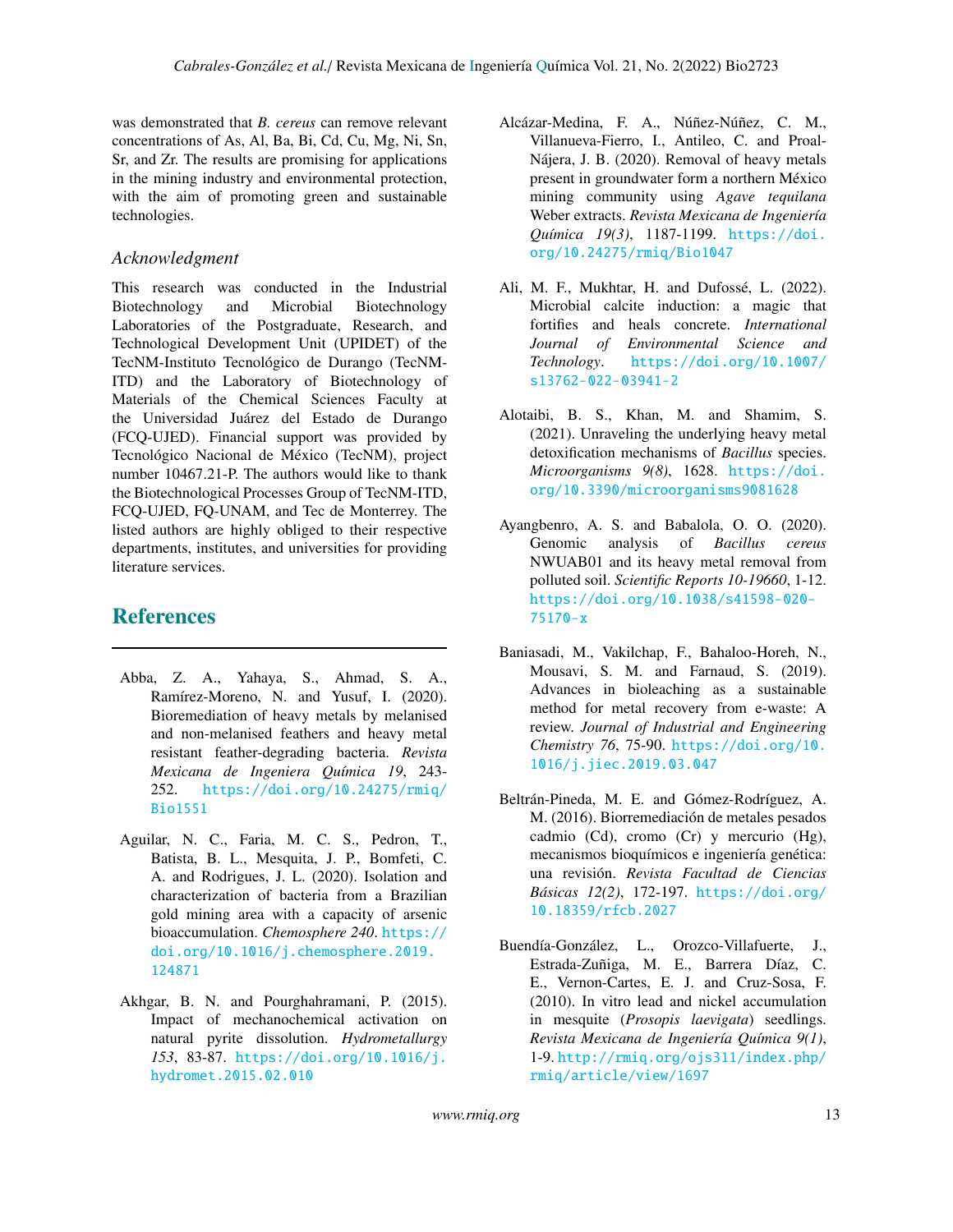- Cheah, C., Cheow, Y. L. and Ting, A. S. Y. (2022). Comparative analysis on metal removal potential of exopolymeric substances with live and dead cells of bacteria. *International Journal of Environmental Research 16*, 12. [https://](https://doi.org/10.1007/s41742-021-00386-2) [doi.org/10.1007/s41742-021-00386-2](https://doi.org/10.1007/s41742-021-00386-2)
- Cisneros-de La Cueva, S., Martínez-Prado, M. A., Rojas-Contreras, J. A., Medrano-Roldán, H. and Murillo-Martínez, M. A. (2014). Isolation and characterization of a novel strain, *Bacillus* sp KJ629314, with a high potential to aerobically degrade diesel. *Revista Mexicana de Ingeniera Química 13(2)*, 393-403.
- Concha, E. (2017). Minería global contemporánea o financiarizada. *Ola Financiera 10(27)*, 81- 116. [http://dx.doi.org/10.22201/fe.](http://dx.doi.org/10.22201/fe.18701442e.2017.27.61009) [18701442e.2017.27.61009](http://dx.doi.org/10.22201/fe.18701442e.2017.27.61009)
- Cortés-Sánchez, A. D. J., Díaz-Ramírez, M. and Guzmán-Medina, C. A. (2018). Sobre *Bacillus cereus* y la inocuidad de los alimentos (una revisión). *Revista de Ciencias 22(1)*, 93-108. [https://doi.org/10.25100/rc.v22i1.](https://doi.org/10.25100/rc.v22i1.7101) [7101](https://doi.org/10.25100/rc.v22i1.7101)
- Covarrubias, S. A. and Peña-Cabriales, J. J. (2017). Contaminación ambiental por metales pesados en México: Problemática y estrategias de fitorremediación. *Revista Internacional de Contaminación Ambiental 33*, 7-21. [https://](https://doi.org/10.20937/RICA.2017.33.esp01.01) [doi.org/10.20937/RICA.2017.33.esp01.](https://doi.org/10.20937/RICA.2017.33.esp01.01) [01](https://doi.org/10.20937/RICA.2017.33.esp01.01)
- Cui, X., Zhang, J., Wang, X., Pan, M., Lin, Q., Khan, K. Y., Yan, B., Li, T., He, Z., Yang, X. and Chen, G. (2021). A review on the thermal treatment of heavy metal hyperaccumulator: Fates of heavy metals and generation of products. *Journal of Hazardous Materials 405*, 123832. [https://doi.org/](https://doi.org/10.1016/j.jhazmat.2020.123832) [10.1016/j.jhazmat.2020.123832](https://doi.org/10.1016/j.jhazmat.2020.123832)
- Fan, S. H., Matsuo, M., Huang, L., Tribelli, P. M. and Götz, F. (2021). The MpsAB bicarbonate transporter is superior to carbonic anhydrase in biofilm-forming bacteria with limited CO<sup>2</sup> diffusion. *Microbiology Spectrum 9(1)*, e0030521. [https://doi.org/10.1128/](https://doi.org/10.1128/Spectrum.00305-21) [Spectrum.00305-21](https://doi.org/10.1128/Spectrum.00305-21)
- Garboza, F., Frontado, R., Noguera, N., Ávila, H., Ojeda, L. and Ramírez, N. (2011). Uso de

medios alternativos a base de hidrolizado de caseína y extracto de *Aspergillus niger* y su efecto sobre la expresión genética de una cepa de *Escherichia coli. Revista de la Sociedad Venezolana de Microbiología 31(2)*, 138-143. Available in: [https://www.redalyc.org/](https://www.redalyc.org/pdf/1994/199422818010.pdf) [pdf/1994/199422818010.pdf](https://www.redalyc.org/pdf/1994/199422818010.pdf). Accessed: 30 March 2022

- Gavilán-García, I. C., Ladino, L. A., Franco, E. and Juárez, J. (2020). Determination of factors involved in the assessment of potential risk of atmospheric dispersion and ingestion of mining tailings. *Revista Internacional de Contaminación Ambiental 36(1)*, 127-138. Available in: [http://](http://www.scielo.org.mx/scielo.php?pid=S0188-49992020000100127&script=sci_abstract&tlng=en) [www.scielo.org.mx/scielo.php?pid=](http://www.scielo.org.mx/scielo.php?pid=S0188-49992020000100127&script=sci_abstract&tlng=en) [S0188-49992020000100127&script=sci\\_](http://www.scielo.org.mx/scielo.php?pid=S0188-49992020000100127&script=sci_abstract&tlng=en) [abstract&tlng=en](http://www.scielo.org.mx/scielo.php?pid=S0188-49992020000100127&script=sci_abstract&tlng=en). Accessed: 31 March 2022
- Giri, A. K., Patel, R. K., Mahapatra, S. S. and Mishra, P. C. (2013). Biosorption of arsenic (III) from aqueous solution by living cells of *Bacillus cereus. Environmental Science and Pollution Research 20(3)*, 1249-6. [https://doi.org/](https://doi.org/10.1007/s11356-012-1249-6) [10.1007/s11356-012-1249-6](https://doi.org/10.1007/s11356-012-1249-6)
- Gómez-Ramírez, M., Rivas-Castillo, A. M., Moreno-Villanueva, F. and Rojas-Avelizapa, N. G. (2021). Bioleaching of metals from machining process wastes. *Revista Mexicana de Ingeniera Quimica 20(2)*, 751-759. [https://doi.org/](https://doi.org/10.24275/rmiq/BiO2079) [10.24275/rmiq/BiO2079](https://doi.org/10.24275/rmiq/BiO2079)
- Hoffmann, T. D., Paine, K. and Gebhard, S. (2021). Genetic optimisation of bacteria-induced calcite precipitation in *Bacillus subtilis. Microbial Cells Factories 20*, 214. [https://doi.org/](https://doi.org/10.1186/s12934-021-01704-1) [10.1186/s12934-021-01704-1](https://doi.org/10.1186/s12934-021-01704-1)
- Hu, C., Yu, C., Liu, Y., Hou, X., Liu, X., Hu, Y. and Jin, C. (2015). A hybrid mechanism for the synechocystis arsenate reductase revealed by structural snapshots during arsenate reduction. *The Journal of Biological Chemistry, 290(36)*, 22262-22273. [https://doi.org/10.1074/](https://doi.org/10.1074/jbc.M115.659896) [jbc.M115.659896](https://doi.org/10.1074/jbc.M115.659896)
- Huang, F., Wang, Z. H., Cai, Y. X., Chen, S. H., Tian, J. H. and Cai, K. Z. (2018). Heavy metal bioaccumulation and cation release by growing *Bacillus cereus* RC-1 under culture conditions. *Ecotoxicology and Environmental Safety 157*, 216-226. [https://doi.org/10.](https://doi.org/10.1016/j.ecoenv.2018.03.077) [1016/j.ecoenv.2018.03.077](https://doi.org/10.1016/j.ecoenv.2018.03.077)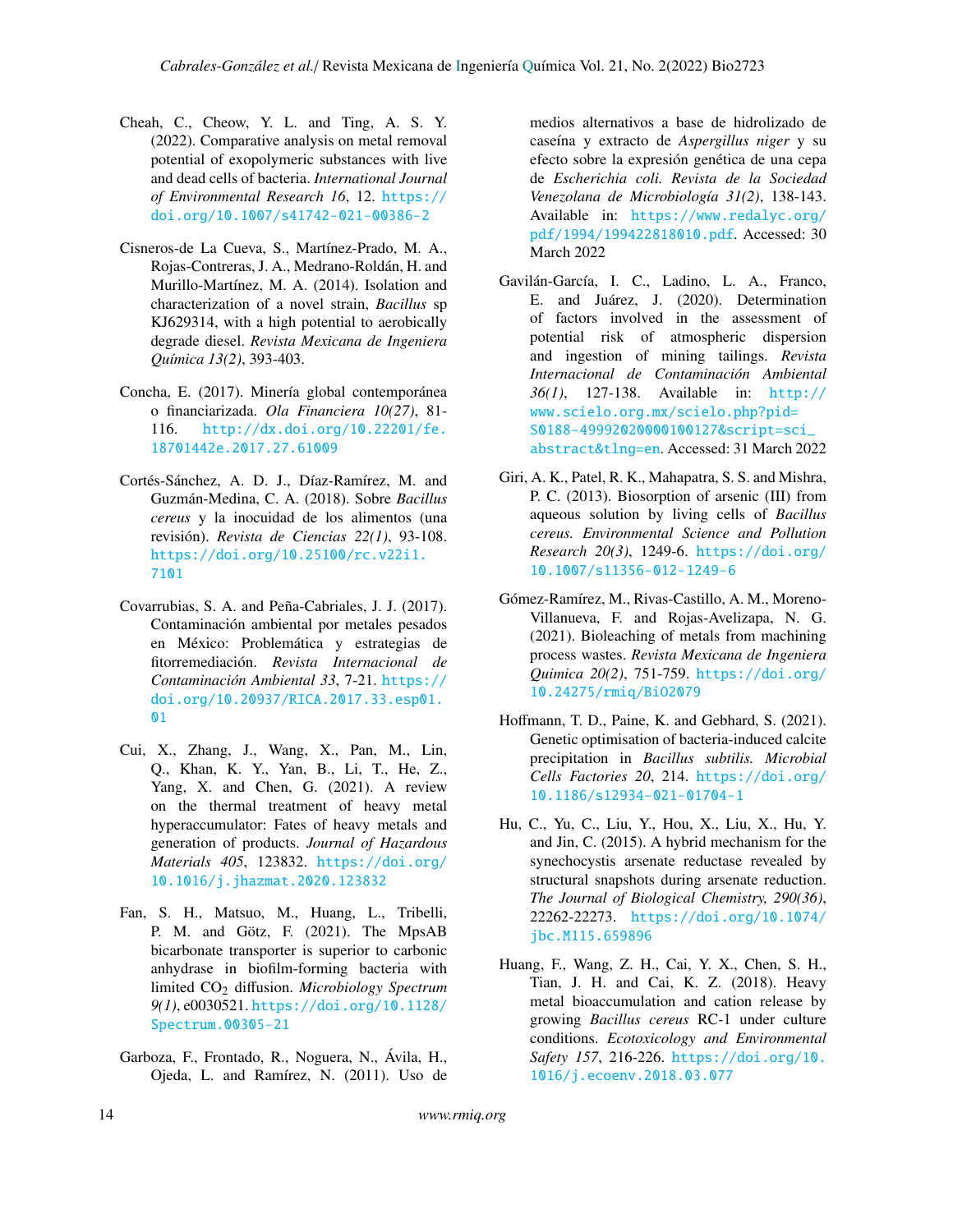- Jain, S., Saluja, B., Gupta, A., Marla, S. S. and Goel, R. (2011). Validation of arsenic resistance in *Bacillus cereus* strain AG27 by comparative protein modeling of arsC gene product. *The Protein Journal 30(2)*, 91-101. [https://doi.](https://doi.org/10.1007/s10930-011-9305-5) [org/10.1007/s10930-011-9305-5](https://doi.org/10.1007/s10930-011-9305-5)
- Kashyap, S., Chandra, R., Kumar, B. and Verma, P. (2021). Biosorption efficiency of nickel by various endophytic bacterial strains for removal of nickel from electroplating industry effluents: an operational study. *Ecotoxicology*. [https://](https://doi.org/10.1007/s10646-021-02445-y) [doi.org/10.1007/s10646-021-02445-y](https://doi.org/10.1007/s10646-021-02445-y)
- Kikuti, M., Richini-Pereira, V. B., Da Silva, R. C. and Langoni, H. (2013). Phytohaemagglutinin's effect on *Neospora caninum* antigen production. *Archives of Veterinary Science 18(1)*, 59-64. [https://doi.org/10.5380/avs.v18i1.](https://doi.org/10.5380/avs.v18i1.27291) [27291](https://doi.org/10.5380/avs.v18i1.27291)
- Martínez-Prado, M. A. and Soto-Álvarez, C. E. (2017). Removal of petroleum hydrocarbons from a low permeability soil: Bioremediation and electroremediation. *Revista Mexicana de Ingeniería Química 16(3)*, 955-970. Retrieved from: [http://rmiq.org/ojs311/index.](http://rmiq.org/ojs311/index.php/rmiq/article/view/989) [php/rmiq/article/view/989](http://rmiq.org/ojs311/index.php/rmiq/article/view/989)
- Martínez-Prado, M. A., Pérez-López, M. E., Villanueva-Fierro, I. and González-Nevarez, C. C. (2013). Behavior of arsenic and fluoride concentration in Guadiana Valley aquifer of Durango, Mexico. *Journal of Environmental Protection 4(12B)*, 14-20. DOI: [10.4236/jep.](10.4236/jep.2013.412A2003) [2013.412A2003](10.4236/jep.2013.412A2003)
- Meléndez-Sánchez, E. R., Martínez-Prado, M. A., Núñez-Ramírez, D. M., Rojas-Contreras, J. A., López-Miranda, J., Medina-Torres, L. and Parra-Saldivar, R. (2022). Phylogenetic analysis of strains isolated from mine tailings and evaluation of their resistance to As and Zn. *Revista Mexicana de Ingeniería Química 21(1)*, BiO2700. [https://doi.org/](https://doi.org/10.24275/rmiq/BiO2700) [10.24275/rmiq/BiO2700](https://doi.org/10.24275/rmiq/BiO2700)
- Meléndez-Sánchez, E. R. (2021). Aislamiento y caracterización de microorganismos de jales mineros y su resistencia a As y Zn. Tesis de Maestría en Ciencias en Ingeniería Bioquímica. TecNM-Instituto Tecnológico de Durango, 100 pp.
- Meléndez-Sánchez, E. R., Martínez-Prado, M. A., Núñez-Ramírez, D. M., Rojas-Contreras, J. A., López-Miranda, J. and Medina-Torres, L. (2021). Review: Biotechnological potential of As- and Zn-resistant autochthonous microorganisms from mining process. *Water, Air, and Soil Pollution 232*, 332. [https:](https://doi.org/10.1007/s11270-021-05268-z) [//doi.org/10.1007/s11270-021-05268-z](https://doi.org/10.1007/s11270-021-05268-z)
- Miyatake, M. and Hayashi, S. (2005). Characteristics of arsenic removal by *Bacillus cereus* strain W2. *Resources Processing 52(4)*, 172-182. [https:](https://doi.org/10.4144/rpsj.58.101) [//doi.org/10.4144/rpsj.58.101](https://doi.org/10.4144/rpsj.58.101)
- Mohd-Bahari, Z., Ali Hamood-Altowayti, W., Ibrahim, Z., Jaafar, J. and Shahir, S. (2013). Biosorption of As (III) by non-living biomass of an arsenic-hypertolerant *Bacillus cereus* strain SZ2 isolated from a gold mining environment: Equilibrium and kinetic study. *Applied Biochemistry and Biotechnology 171(8)*, 2247-2261. [https://doi.org/10.](https://doi.org/10.1007/s12010-013-0490-x) [1007/s12010-013-0490-x](https://doi.org/10.1007/s12010-013-0490-x)
- Muñoz-Silva, L., Olivera-Gonzales, P., Santillan-Torres, M. and Tamariz-Angeles, C. (2019). Microorganismos tolerantes a metales pesados del pasivo minero Santa Rosa, Jangas (Perú). *Revista Peruana de Biología (online) 26(1)*, 109-118. Available in: [http://](http://www.scielo.org.pe/scielo.php?pid=S1727-99332019000100013&script=sci_abstract) [www.scielo.org.pe/scielo.php?pid=](http://www.scielo.org.pe/scielo.php?pid=S1727-99332019000100013&script=sci_abstract) [S1727-99332019000100013&script=sci\\_](http://www.scielo.org.pe/scielo.php?pid=S1727-99332019000100013&script=sci_abstract) [abstract](http://www.scielo.org.pe/scielo.php?pid=S1727-99332019000100013&script=sci_abstract). Accessed: 18 March 2022
- Núñez-Ramírez, D. M., Medina-Torres, L., Calderas, F., Lara, R. H., Medrano-Roldán, H. and Manero, O. (2018) Bioleaching process for silver recovery: Structural and rheological studies. *Minerals Engineering 121*, 122-128. [https://doi.org/10.1016/j.mineng.](https://doi.org/10.1016/j.mineng.2018.03.019) [2018.03.019](https://doi.org/10.1016/j.mineng.2018.03.019)
- Núñez-Ramírez, D. M., Solís-Soto, A., López-Miranda, J., Pereyra-Alférez, B., Rutiaga-Quiñónes, M., Medina-Torres, L. and Medrano-Roldán, H. (2011). Zinc bioleaching from an iron concentrate using *AcidithioBacillus ferrooxidans* strain from Hercules Mine of Coahuila Mexico. *International Journal of Minerals, Metallurgy and Materials 18(5)*, 523- 526. [https://doi.org/10.1007/s12613-](https://doi.org/10.1007/s12613-011-0472-3) [011-0472-3](https://doi.org/10.1007/s12613-011-0472-3)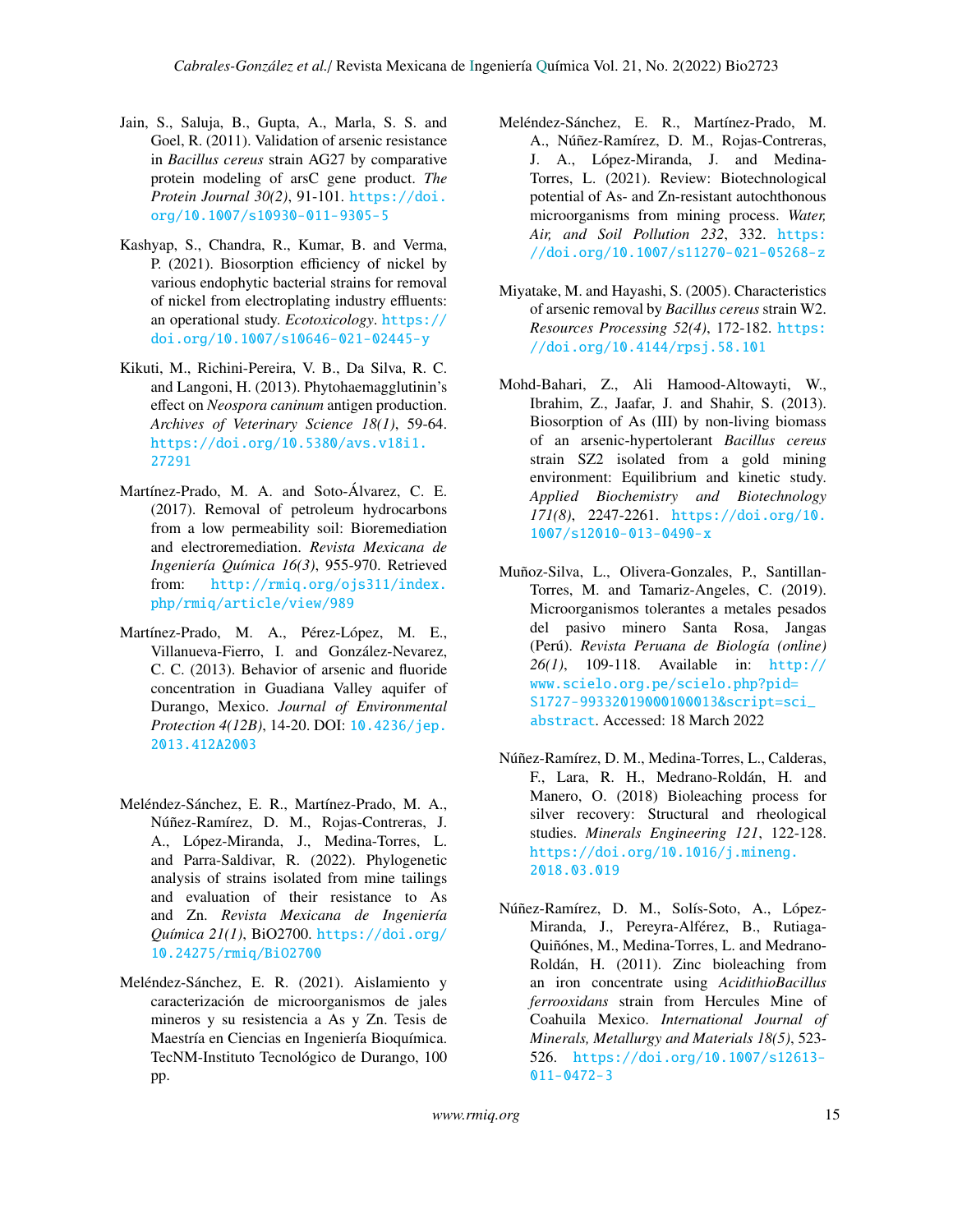- Oualha, M., Bibi, S., Sulaiman, M. and Zouari, N. (2020). Microbially induced calcite precipitation in calcareous soils by endogenous *Bacillus cereus*, at high pH and harsh weather. *Journal of Environmental Management 257*, 109965. [https://doi.org/10.1016/j.](https://doi.org/10.1016/j.jenvman.2019.109965) [jenvman.2019.109965](https://doi.org/10.1016/j.jenvman.2019.109965)
- Pérez-Bou, L., Martínez-Sardiñas, A., Salgado-Bernal, I., Larrea-Duarte, C., Arias, M. E. C., Alleyne-Veitía, S. and Carballo-Valdés, M. E. (2021). Biosorción de cinc y cadmio por bacterias inactivadas pretratadas. Minería y Geología 37(1), 90-104. Retrieved from: [https://www.redalyc.org/journal/](https://www.redalyc.org/journal/2235/223566343006/html/) [2235/223566343006/html/](https://www.redalyc.org/journal/2235/223566343006/html/)
- Priyadarshanee, M. and Das, S. (2021). Biosorption and removal of toxic heavy metals by metal tolerating bacteria for bioremediation of metal contamination: A comprehensive review. *Journal of Environmental Chemical Engineering 9(1)*, 104686. [https://doi.org/](https://doi.org/10.1016/j.jece.2020.104686) [10.1016/j.jece.2020.104686](https://doi.org/10.1016/j.jece.2020.104686)
- Rahman, Z. and Singh, V. P. (2020). Bioremediation of toxic heavy metals (THMs) contaminated sites: concepts, applications and challenges. *Environmental Science and Pollution Research 27*, 27563-27581. [https://doi.org/10.](https://doi.org/10.1007/s11356-020-08903-0) [1007/s11356-020-08903-0](https://doi.org/10.1007/s11356-020-08903-0)
- Rangasamy, A., Gandhi, S. and Tamilchelvan, V. (2021). Biosorption of hexavalent chromium by *Paeni Bacillus pabuli* and *Bacillus cereus* isolated from alkaline industrial contaminated soil in Puducherry, India. *Nature Environment and Pollution Technology 20(2)*, 729-735. [https://doi.org/10.46488/NEPT.2021.](https://doi.org/10.46488/NEPT.2021.v20i02.032 ) [v20i02.032](https://doi.org/10.46488/NEPT.2021.v20i02.032 )
- Rangel-Montoya, E. A. and Balagurusamy, N. (2015). Bioprospección de bacterias oxidantes de arsenito de suelo de la Comarca Lagunera. *Revista Chapingo, Serie Ciencias Forestales y del Ambiente 21(1)*, 41-56. Retrieved from: [http://www.scielo.org.mx/scielo.](http://www.scielo.org.mx/scielo.php?script=sci_arttext&pid=S2007-40182015000100004) [php?script=sci\\_arttext&pid=S2007-](http://www.scielo.org.mx/scielo.php?script=sci_arttext&pid=S2007-40182015000100004) [40182015000100004](http://www.scielo.org.mx/scielo.php?script=sci_arttext&pid=S2007-40182015000100004). Accessed: 31 March 2022
- Sharma, B. and Shukla, P. (2021). Lead bioaccumulation mediated by *Bacillus cereus* BPS-9 from an industrial waste contaminated

site encoding heavy metal resistant genes and their transporters. *Journals of Hazardous Materials 401*, 123285. [https://doi.org/](https://doi.org/10.1016/j.jhazmat.2020.123285) [10.1016/j.jhazmat.2020.123285](https://doi.org/10.1016/j.jhazmat.2020.123285)

- Tallent, S. M., Kotewicz, K.T.M., Strain, E. A. and Bennett, R. W. (2012). Efficient isolation and identification of *Bacillus cereus* Group. *Journal of AOAC International 95(25)*, 446-451. [https://doi.org/10.5740/jaoacint.11-](https://doi.org/10.5740/jaoacint.11-251) [251](https://doi.org/10.5740/jaoacint.11-251)
- Vargas-Rubio, K. I., Medrano-Roldan, H. and Reyes-Jáquez, D. (2021). Comparative study of chemical process and biotechnological process for the removal of bismuth from mining concentrates. *Revista Mexicana de Ingeniería Química 20(3)*, 1-8. [https://doi.org/10.](https://doi.org/10.24275/rmiq/Proc2215) [24275/rmiq/Proc2215](https://doi.org/10.24275/rmiq/Proc2215)
- Wang, Y., Zhang, J., Wang, Y., Wang, K., Wei, H. and Shen, L. (2018). Isolation and characterization of the *Bacillus cereus* BC7 strain, which is capable of zearalenone removal and intestinal flora modulation in mice. *Toxicon 155*, 9-20. [https://doi.org/10.1016/j.toxicon.](https://doi.org/10.1016/j.toxicon.2018.09.005) [2018.09.005](https://doi.org/10.1016/j.toxicon.2018.09.005)
- Wu, H., Wu, Q., Wu, G., Gu, Q. and Wei, L. (2016). Cd-resistant strains of *B. cereus* S5 with endurance capacity and their capacities for cadmium removal from cadmium-polluted water. *PLoS ONE 11(4)*, 1-25. [https://doi.](https://doi.org/10.1371/journal.pone.0151479) [org/10.1371/journal.pone.0151479](https://doi.org/10.1371/journal.pone.0151479)
- Yamamoto, K., Toya, S., Sabidi, S., Hoshiko, Y. and Maeda, T. (2021). Diluted Luria-Bertani medium vs. sewage sludge as growth media: comparison of community structure and diversity in the culturable bacteria. *Applied Microbiology and Biotechnology 105(9)*, 3787- 3798. [https://doi.org/10.1007/s00253-](https://doi.org/10.1007/s00253-021-11248-4) [021-11248-4](https://doi.org/10.1007/s00253-021-11248-4)
- Yan, H., Owusu, D. C., Han, Z., Zhao, H., Ji, B., Zhao, Y., Tucker, M. E. and Zhao, Y. (2021). Extracellular, surface, and intracellular biomineralization of *Bacillus subtilis* Daniel-1 bacteria. *Geomicrobiology Journal 38(8)*, 698-708. [https://doi.org/10.1080/](https://doi.org/10.1080/01490451.2021.1937406) [01490451.2021.1937406](https://doi.org/10.1080/01490451.2021.1937406)
- Yin, K., Wang, Q., Lv, Min and Chen, L. (2019). Microorganism remediation strategies